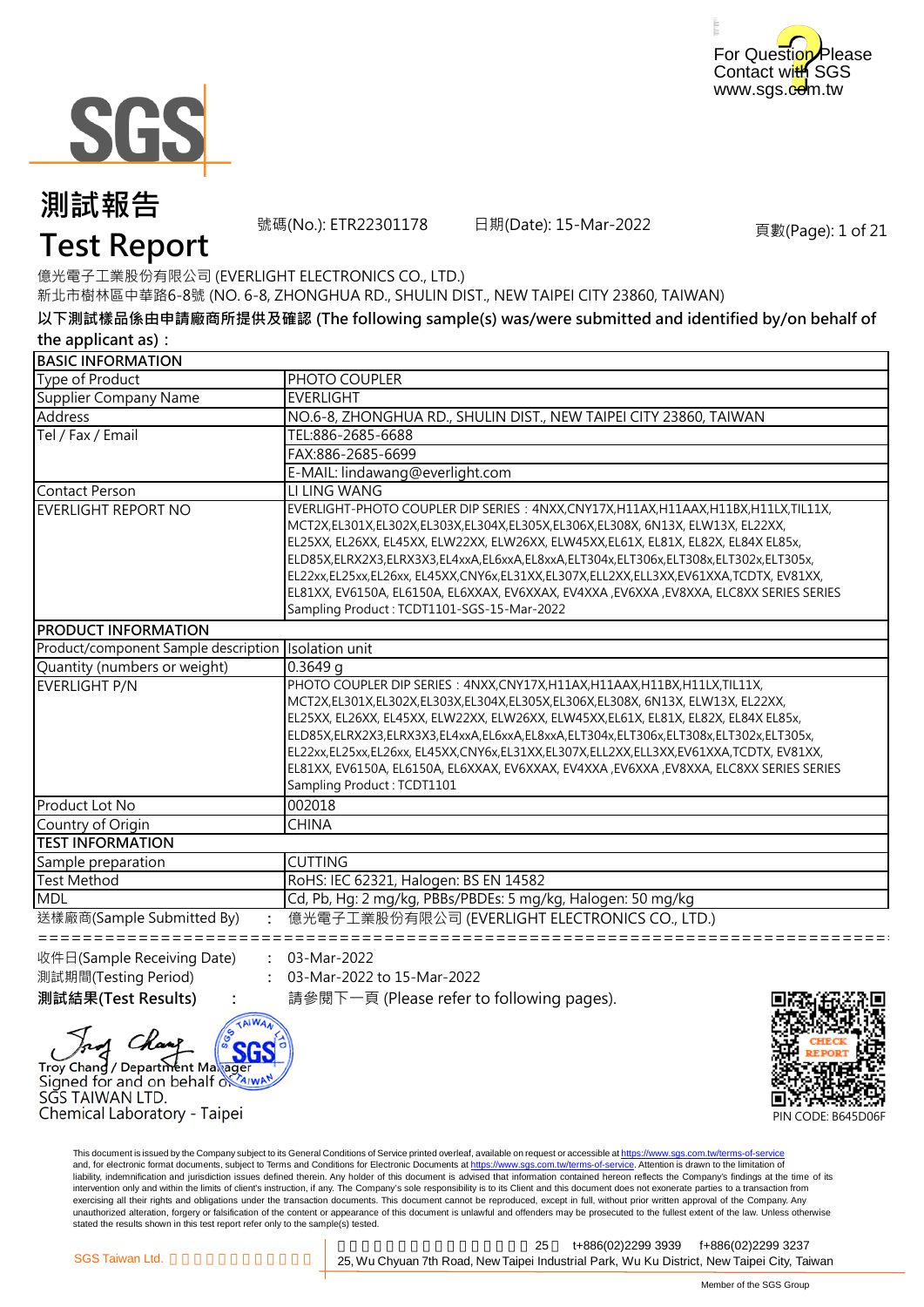

號碼(No.): ETR22301178 日期(Date): 15-Mar-2022 頁數(Page): 2 of 21

億光電子工業股份有限公司 (EVERLIGHT ELECTRONICS CO., LTD.) 新北市樹林區中華路6-8號 (NO. 6-8, ZHONGHUA RD., SHULIN DIST., NEW TAIPEI CITY 23860, TAIWAN)

- **:** (1) 依據客戶指定,參考RoHS 2011/65/EU Annex II及其修訂指令(EU) 2015/863測試鎘、 鉛、汞、六價鉻、多溴聯苯、多溴聯苯醚, DBP, BBP, DEHP, DIBP。 (As specified by client, with reference to RoHS 2011/65/EU Annex II and amending Directive (EU) 2015/863 to determine Cadmium, Lead, Mercury, Cr(VI), PBBs, PBDEs, DBP, BBP, DEHP, DIBP contents in the submitted sample(s).) **測試需求(Test Requested)**
	- (2) 依據客戶指定,測試 PAHs 及其他測項。 (As specified by client, to test PAHs and other item(s).)
- **:** (1) 根據客戶所提供的樣品,其鎘、鉛、汞、六價鉻、多溴聯苯、多溴聯苯醚, DBP, BBP, **結 論(Conclusion)** DEHP, DIBP的測試結果符合RoHS 2011/65/EU Annex II暨其修訂指令(EU) 2015/863之 限值要求。 (Based on the performed tests on submitted sample(s), the test results of Cadmium, Lead, Mercury, Cr(VI), PBBs, PBDEs, DBP, BBP, DEHP, DIBP comply with the limits as set by RoHS Directive (EU) 2015/863 amending Annex II to Directive 2011/65/EU.)
	- (2) 根據客戶所提供的樣品,多環芳香烴測試結果符合德國產品安全委員會(AfPS) GS PAHs 第 3 類 「其它產品」之限值要求。(Based upon the performed tests on the submitted sample(s), the test results of PAHs (15 items) comply with the limits of PAHs requirement (Category 3)「Other consumer products」 as set by German Committee on Product Safety (AfPS) GS PAHs.)

### **測試部位敘述 (Test Part Description)**

| No.1 |  | 本體 (BODY) |
|------|--|-----------|
|------|--|-----------|

- No.2 **:** 銀色金屬接腳鍍層 (PLATING LAYER OF SILVER COLORED METAL PIN)
- No.3 **:** 銀色金屬接腳底材 (BASE MATERIAL OF SILVER COLORED METAL PIN)
- No.4 **:** 銀色金屬接腳 (含鍍層) (SILVER COLORED METAL PIN (INCLUDING THE PLATING LAYER))

### **測試結果 (Test Results)**

| 測試項目                                          | 測試方法                                                                             | 單位     | <b>MDL</b> |          | 結果   |         | 限值   |
|-----------------------------------------------|----------------------------------------------------------------------------------|--------|------------|----------|------|---------|------|
| (Test Items)                                  | (Method)                                                                         | (Unit) |            | (Result) |      | (Limit) |      |
|                                               |                                                                                  |        |            | No.1     | No.2 | No.3    |      |
| 鎘 (Cd) (Cadmium (Cd)) (CAS No.:<br>7440-43-9) | 參考IEC 62321-5: 2013, 以感應耦合電漿發<br>射光譜儀分析。(With reference to IEC                   | mg/kg  |            | n.d.     |      |         | 100  |
| 銟 (Pb) (Lead (Pb)) (CAS No.: 7439-<br>$92-1)$ | [62321-5: 2013, analysis was performed by $\lfloor$ mg/kg $\rfloor$<br>ICP-OES.) |        |            | n.d.     |      |         | 1000 |

This document is issued by the Company subject to its General Conditions of Service printed overleaf, available on request or accessible at https://www.sgs.com.tw/terms-of-service and, for electronic format documents, subject to Terms and Conditions for Electronic Documents at https://www.sgs.com.tw/terms-of-service. Attention is drawn to the limitation of liability, indemnification and jurisdiction issues defined therein. Any holder of this document is advised that information contained hereon reflects the Company's findings at the time of its intervention only and within the limits of client's instruction, if any. The Company's sole responsibility is to its Client and this document does not exonerate parties to a transaction from exercising all their rights and obligations under the transaction documents. This document cannot be reproduced, except in full, without prior written approval of the Company. Any unauthorized alteration, forgery or falsification of the content or appearance of this document is unlawful and offenders may be prosecuted to the fullest extent of the law. Unless otherwise stated the results shown in this test report refer only to the sample(s) tested.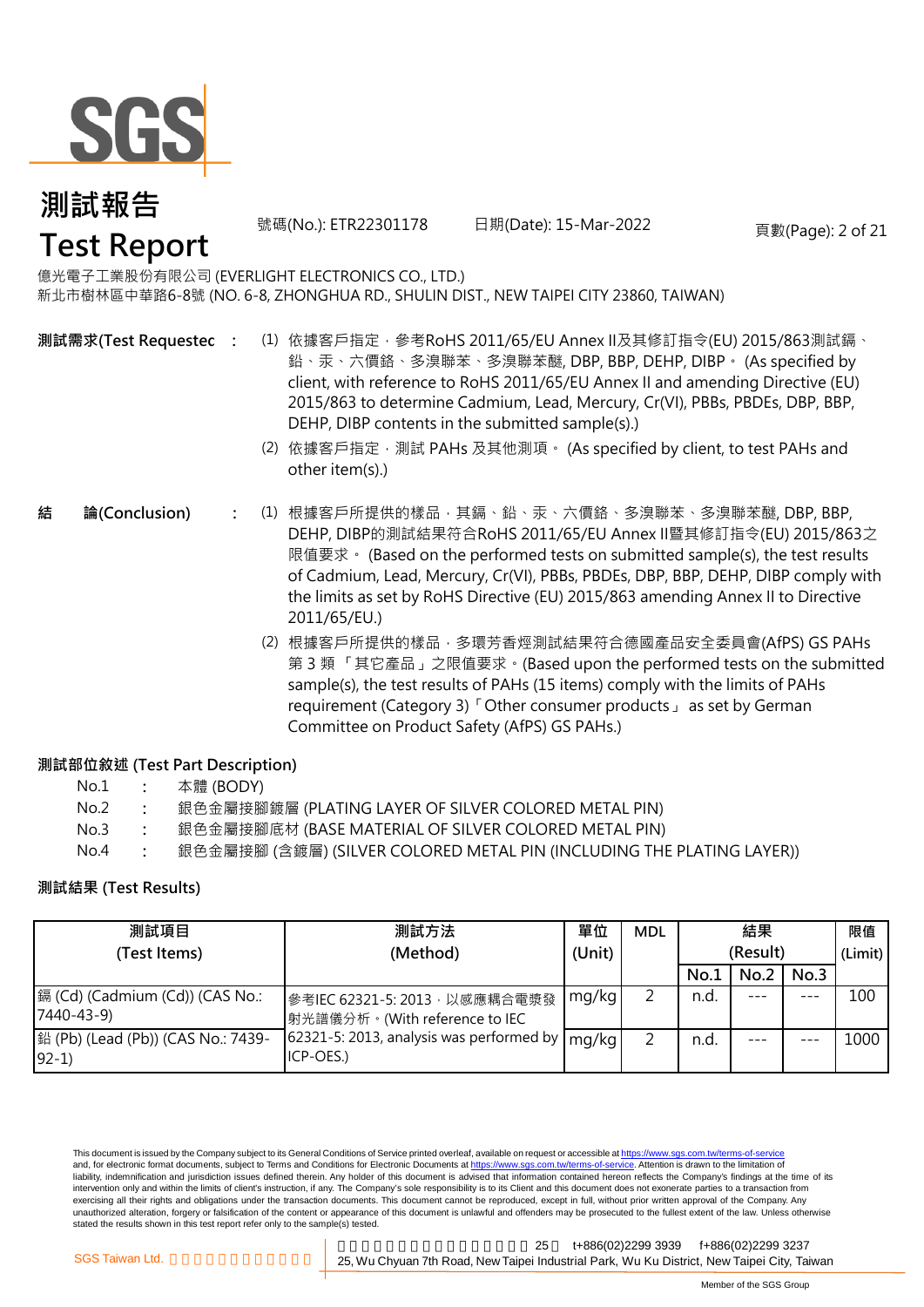

號碼(No.): ETR22301178 日期(Date): 15-Mar-2022 頁數(Page): 3 of 21

億光電子工業股份有限公司 (EVERLIGHT ELECTRONICS CO., LTD.)

新北市樹林區中華路6-8號 (NO. 6-8, ZHONGHUA RD., SHULIN DIST., NEW TAIPEI CITY 23860, TAIWAN)

| 測試項目                                                                  | 測試方法<br>(Test Items)<br>(Method)                                                                                                                                                                  |        | <b>MDL</b>     |       | 結果<br>(Result) |       | 限值<br>(Limit) |
|-----------------------------------------------------------------------|---------------------------------------------------------------------------------------------------------------------------------------------------------------------------------------------------|--------|----------------|-------|----------------|-------|---------------|
|                                                                       |                                                                                                                                                                                                   | (Unit) |                | No.1  | No.2           | No.3  |               |
| 汞 (Hg) (Mercury (Hg)) (CAS No.:<br>7439-97-6)                         | 參考IEC 62321-4: 2013+ AMD1: 2017 · 以<br>感應耦合電漿發射光譜儀分析。(With<br>reference to IEC 62321-4: 2013+ AMD1:<br>2017, analysis was performed by ICP-<br>OES.)                                              | mg/kg  | $\overline{2}$ | n.d.  | $---$          | $---$ | 1000          |
| 六價鉻 Cr(VI) (Hexavalent<br>Chromium Cr(VI)) (CAS No.: 18540-<br>$29-9$ | 參考IEC 62321-7-2: 2017 · 以紫外光-可見<br>光分光光度計分析。(With reference to IEC<br>62321-7-2: 2017, analysis was performed<br>by UV-VIS.)                                                                      | mg/kg  | $\overline{8}$ | n.d.  |                |       | 1000          |
| 鎘 (Cd) (Cadmium (Cd)) (CAS No.:<br>7440-43-9)                         | 酸洗脫鍍層, 參考IEC 62321-5: 2013, 以感<br>應耦合電漿發射光譜儀分析。(IEC 62321-5:<br>2013 application of modified digestion by                                                                                         | mg/kg  | $\overline{2}$ |       | n.d.           | ---   | 100           |
| 鉛 (Pb) (Lead (Pb)) (CAS No.: 7439-<br>$92-1)$                         | surface etching, analysis was performed<br>by ICP-OES.)                                                                                                                                           | mg/kg  | $\overline{2}$ | $---$ | 29.1           | $---$ | 1000          |
| 汞 (Hq) (Mercury (Hq)) (CAS No.:<br>7439-97-6)                         | 酸洗脫鍍層, 參考IEC 62321-4: 2013+<br>AMD1: 2017 · 以感應耦合電漿發射光譜儀分<br>析 · (IEC 62321-4: 2013+AMD1: 2017<br>application of modified digestion by<br>surface etching, analysis was performed<br>by ICP-OES.) | mg/kg  | $\overline{2}$ | ---   | n.d.           |       | 1000          |
| 鎘 (Cd) (Cadmium (Cd)) (CAS No.:<br>7440-43-9)                         | 參考IEC 62321-5: 2013, 以感應耦合電漿發<br>射光譜儀分析。(With reference to IEC                                                                                                                                    | mg/kg  | $\overline{2}$ | $---$ |                | n.d.  | 100           |
| 鉛 (Pb) (Lead (Pb)) (CAS No.: 7439-<br>$92-1$                          | 62321-5: 2013, analysis was performed by<br>ICP-OES.)                                                                                                                                             | mg/kg  | $\overline{2}$ | $---$ | ---            | n.d.  | 1000          |
| 汞 (Hq) (Mercury (Hq)) (CAS No.:<br>7439-97-6)                         | 參考IEC 62321-4: 2013+ AMD1: 2017 以<br>感應耦合電漿發射光譜儀分析。(With<br>reference to IEC 62321-4: 2013+ AMD1:<br>2017, analysis was performed by ICP-<br>OES.)                                                | mg/kg  | $\overline{2}$ | ---   | $---$          | n.d.  | 1000          |

This document is issued by the Company subject to its General Conditions of Service printed overleaf, available on request or accessible at <u>https://www.sgs.com.tw/terms-of-service</u><br>and, for electronic format documents, su liability, indemnification and jurisdiction issues defined therein. Any holder of this document is advised that information contained hereon reflects the Company's findings at the time of its intervention only and within the limits of client's instruction, if any. The Company's sole responsibility is to its Client and this document does not exonerate parties to a transaction from exercising all their rights and obligations under the transaction documents. This document cannot be reproduced, except in full, without prior written approval of the Company. Any<br>unauthorized alteration, forgery or falsif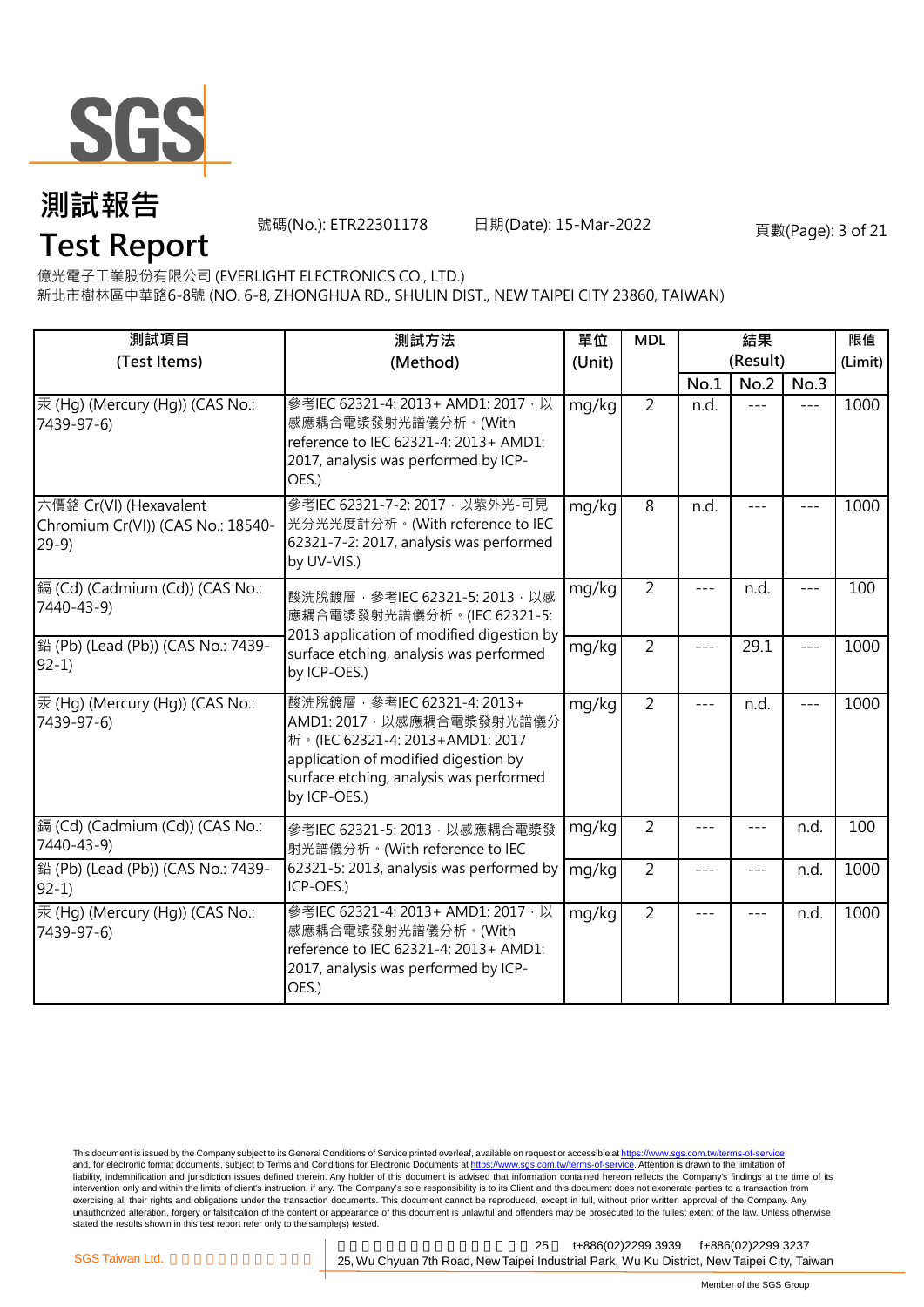

號碼(No.): ETR22301178 日期(Date): 15-Mar-2022 頁數(Page): 4 of 21

億光電子工業股份有限公司 (EVERLIGHT ELECTRONICS CO., LTD.)

新北市樹林區中華路6-8號 (NO. 6-8, ZHONGHUA RD., SHULIN DIST., NEW TAIPEI CITY 23860, TAIWAN)

| 測試項目                                                           | 測試方法<br>單位                                                                                                                  |                         | <b>MDL</b>     |      | 結果               |         | 限值                       |
|----------------------------------------------------------------|-----------------------------------------------------------------------------------------------------------------------------|-------------------------|----------------|------|------------------|---------|--------------------------|
| (Test Items)                                                   | (Method)                                                                                                                    | (Unit)                  |                | No.1 | (Result)<br>No.2 | No.3    | (Limit)                  |
| 六價鉻 (Hexavalent Chromium)<br>Cr(VI) (CAS No.: 18540-29-9) (#2) | 參考IEC 62321-7-1: 2015, 以紫外光-可見<br>光分光光度計分析。(With reference to IEC<br>62321-7-1: 2015, analysis was performed<br>by UV-VIS.) | $\mu$ g/cm <sup>2</sup> | 0.1            | ---  | n.d.             | n.d.    |                          |
| -溴聯苯 (Monobromobiphenyl)                                       |                                                                                                                             | mg/kg                   | 5              | n.d. | $---$            | $---$   | $\overline{\phantom{a}}$ |
| _溴聯苯 (Dibromobiphenyl)                                         |                                                                                                                             | mg/kg                   | 5              | n.d. | $---$            | $- - -$ | ÷                        |
| 三溴聯苯 (Tribromobiphenyl)                                        |                                                                                                                             | mg/kg                   | 5              | n.d. | $---$            | ---     | $\overline{a}$           |
| 四溴聯苯 (Tetrabromobiphenyl)                                      |                                                                                                                             | mg/kg                   | 5              | n.d. | $---$            | $---$   | $\overline{\phantom{0}}$ |
| 五溴聯苯 (Pentabromobiphenyl)                                      |                                                                                                                             | mg/kg                   | $\overline{5}$ | n.d. | $---$            | $- - -$ | $\overline{\phantom{0}}$ |
| 六溴聯苯 (Hexabromobiphenyl)                                       |                                                                                                                             | mg/kg                   | 5              | n.d. | $---$            | ---     | $\overline{a}$           |
| 七溴聯苯 (Heptabromobiphenyl)                                      |                                                                                                                             | mg/kg                   | 5              | n.d. | $---$            | $---$   | $\overline{a}$           |
| 八溴聯苯 (Octabromobiphenyl)                                       |                                                                                                                             | mg/kg                   | 5              | n.d. | $---$            | ---     | $\overline{\phantom{a}}$ |
| 九溴聯苯 (Nonabromobiphenyl)                                       |                                                                                                                             | mg/kg                   | 5              | n.d. | $---$            | $---$   | $\overline{\phantom{a}}$ |
| 十溴聯苯 (Decabromobiphenyl)                                       |                                                                                                                             | mg/kg                   | 5              | n.d. | $---$            | $---$   | $\equiv$                 |
| 多溴聯苯總和 (Sum of PBBs)                                           | 參考IEC 62321-6: 2015, 以氣相層析儀/質譜<br>儀分析。(With reference to IEC 62321-6:                                                       | mg/kg                   | $\blacksquare$ | n.d. | $---$            | $---$   | 1000                     |
| -溴聯苯醚 (Monobromodiphenyl ether)                                | 2015, analysis was performed by GC/MS.)                                                                                     | mg/kg                   | $\overline{5}$ | n.d. | $---$            | $- - -$ | $\overline{\phantom{0}}$ |
| 二溴聯苯醚 (Dibromodiphenyl ether)                                  |                                                                                                                             | mg/kg                   | 5              | n.d. | $---$            | $---$   | $\overline{\phantom{0}}$ |
| 三溴聯苯醚 (Tribromodiphenyl ether)                                 |                                                                                                                             | mg/kg                   | $\overline{5}$ | n.d. | ---              |         | $\overline{a}$           |
| 四溴聯苯醚 (Tetrabromodiphenyl ether)                               |                                                                                                                             | mg/kg                   | 5              | n.d. | $- - -$          | $---$   | $\bar{ }$                |
| 五溴聯苯醚 (Pentabromodiphenyl ether)                               |                                                                                                                             | mg/kg                   | 5              | n.d. | $---$            | $- - -$ | $\overline{\phantom{0}}$ |
| 六溴聯苯醚 (Hexabromodiphenyl ether)                                |                                                                                                                             | mg/kg                   | 5              | n.d. | $---$            | ---     | ÷                        |
| 七溴聯苯醚 (Heptabromodiphenyl ether)                               |                                                                                                                             | mg/kg                   | 5              | n.d. | $- - -$          | $- - -$ | Ξ.                       |
| 八溴聯苯醚 (Octabromodiphenyl ether)                                |                                                                                                                             | mg/kg                   | 5              | n.d. | $---$            | ---     | $\overline{a}$           |
| 九溴聯苯醚 (Nonabromodiphenyl ether)                                |                                                                                                                             | mg/kg                   | 5              | n.d. | $---$            | $---$   | $\overline{\phantom{0}}$ |
| 十溴聯苯醚 (Decabromodiphenyl ether)                                |                                                                                                                             | mg/kg                   | 5              | n.d. | ---              | ---     |                          |
| 多溴聯苯醚總和 (Sum of PBDEs)                                         |                                                                                                                             | mg/kg                   |                | n.d. | $---$            | $- - -$ | 1000                     |

This document is issued by the Company subject to its General Conditions of Service printed overleaf, available on request or accessible at <u>https://www.sgs.com.tw/terms-of-service</u><br>and, for electronic format documents, su liability, indemnification and jurisdiction issues defined therein. Any holder of this document is advised that information contained hereon reflects the Company's findings at the time of its intervention only and within the limits of client's instruction, if any. The Company's sole responsibility is to its Client and this document does not exonerate parties to a transaction from exercising all their rights and obligations under the transaction documents. This document cannot be reproduced, except in full, without prior written approval of the Company. Any<br>unauthorized alteration, forgery or falsif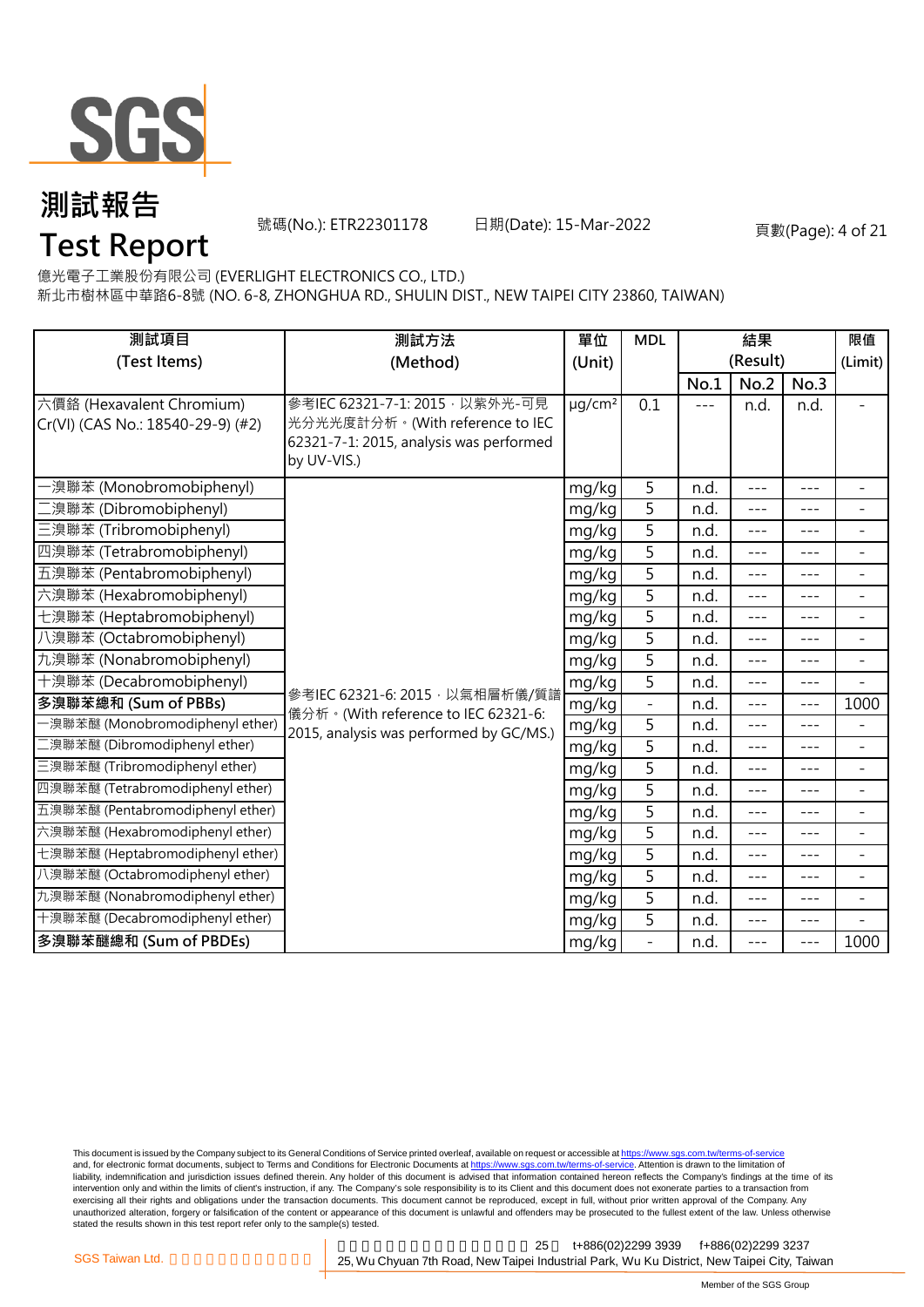

號碼(No.): ETR22301178 日期(Date): 15-Mar-2022 頁數(Page): 5 of 21

億光電子工業股份有限公司 (EVERLIGHT ELECTRONICS CO., LTD.)

新北市樹林區中華路6-8號 (NO. 6-8, ZHONGHUA RD., SHULIN DIST., NEW TAIPEI CITY 23860, TAIWAN)

| 測試項目                                                                                     | 測試方法<br>(Test Items)<br>(Method)                                                                                   |        | <b>MDL</b> |      | 結果<br>(Result) |         | 限值<br>(Limit) |
|------------------------------------------------------------------------------------------|--------------------------------------------------------------------------------------------------------------------|--------|------------|------|----------------|---------|---------------|
|                                                                                          |                                                                                                                    | (Unit) |            | No.1 | No.2           | No.3    |               |
| 鄰苯二甲酸丁苯甲酯 (BBP) (Butyl<br>benzyl phthalate (BBP)) (CAS No.:<br>$85 - 68 - 7$             | 參考IEC 62321-8: 2017, 以氣相層析儀/質譜<br>儀分析。(With reference to IEC 62321-8:<br>2017, analysis was performed by GC/MS.)   | mg/kg  | 50         | n.d. |                |         | 1000          |
| 鄰苯二甲酸二丁酯 (DBP) (Dibutyl<br>phthalate (DBP)) (CAS No.: 84-74-2)                           | 參考IEC 62321-8: 2017, 以氣相層析儀/質譜<br>儀分析。(With reference to IEC 62321-8:<br>2017, analysis was performed by GC/MS.)   | mg/kg  | 50         | n.d. |                |         | 1000          |
| 鄰苯二甲酸二(2-乙基己基)酯 (DEHP)<br>(Di-(2-ethylhexyl) phthalate (DEHP))<br>(CAS No.: 117-81-7)    | 參考IEC 62321-8: 2017 · 以氣相層析儀/質譜<br> 儀分析。(With reference to IEC 62321-8:<br>2017, analysis was performed by GC/MS.) | mg/kg  | 50         | n.d. |                |         | 1000          |
| 鄰苯二甲酸二異丁酯 (DIBP)<br>(Diisobutyl phthalate (DIBP)) (CAS<br>No.: 84-69-5)                  | 參考IEC 62321-8: 2017, 以氣相層析儀/質譜<br>儀分析。(With reference to IEC 62321-8:<br>2017, analysis was performed by GC/MS.)   | mg/kg  | 50         | n.d. | $- - -$        | $- - -$ | 1000          |
| 鄰苯二甲酸二異癸酯 (DIDP)<br>(Diisodecyl phthalate (DIDP)) (CAS<br>No.: 26761-40-0, 68515-49-1)   | 參考IEC 62321-8: 2017, 以氣相層析儀/質譜<br>儀分析。(With reference to IEC 62321-8:<br>2017, analysis was performed by GC/MS.)   | mg/kg  | 50         | n.d. | $- - -$        | $---$   |               |
| 鄰苯二甲酸二異壬酯 (DINP)<br>(Diisononyl phthalate (DINP)) (CAS<br>No.: 28553-12-0, 68515-48-0)   | 參考IEC 62321-8: 2017, 以氣相層析儀/質譜<br>儀分析。(With reference to IEC 62321-8:<br>2017, analysis was performed by GC/MS.)   | mg/kg  | 50         | n.d. |                |         |               |
| 鄰苯二甲酸二正辛酯 (DNOP) (Di-n-<br>octyl phthalate (DNOP)) (CAS No.:<br>$117 - 84 - 0$           | 參考IEC 62321-8: 2017, 以氣相層析儀/質譜<br>儀分析。(With reference to IEC 62321-8:<br>2017, analysis was performed by GC/MS.)   | mg/kg  | 50         | n.d. |                |         |               |
| 鄰苯二甲酸二正戊酯 (DNPP) (Di-n-<br>pentyl phthalate (DNPP)) (CAS No.:<br>$131 - 18 - 0$          | 參考IEC 62321-8: 2017, 以氣相層析儀/質譜<br>儀分析。(With reference to IEC 62321-8:<br>2017, analysis was performed by GC/MS.)   | mg/kg  | 50         | n.d. |                | ---     |               |
| 鄰苯二甲酸二正己酯 (DNHP) (Di-n-<br>hexyl phthalate (DNHP)) (CAS No.:<br>$84 - 75 - 3$            | 參考IEC 62321-8: 2017, 以氣相層析儀/質譜<br>儀分析。(With reference to IEC 62321-8:<br>2017, analysis was performed by GC/MS.)   | mg/kg  | 50         | n.d. | $- - -$        | ---     |               |
| 鄰苯二甲酸雙(2-甲氧基乙基)酯 (DMEP)<br>(Bis(2-methoxyethyl) phthalate<br>(DMEP)) (CAS No.: 117-82-8) | 參考IEC 62321-8: 2017, 以氣相層析儀/質譜<br>儀分析。(With reference to IEC 62321-8:<br>2017, analysis was performed by GC/MS.)   | mg/kg  | 50         | n.d. |                |         |               |

This document is issued by the Company subject to its General Conditions of Service printed overleaf, available on request or accessible at <u>https://www.sgs.com.tw/terms-of-service</u><br>and, for electronic format documents, su liability, indemnification and jurisdiction issues defined therein. Any holder of this document is advised that information contained hereon reflects the Company's findings at the time of its intervention only and within the limits of client's instruction, if any. The Company's sole responsibility is to its Client and this document does not exonerate parties to a transaction from exercising all their rights and obligations under the transaction documents. This document cannot be reproduced, except in full, without prior written approval of the Company. Any<br>unauthorized alteration, forgery or falsif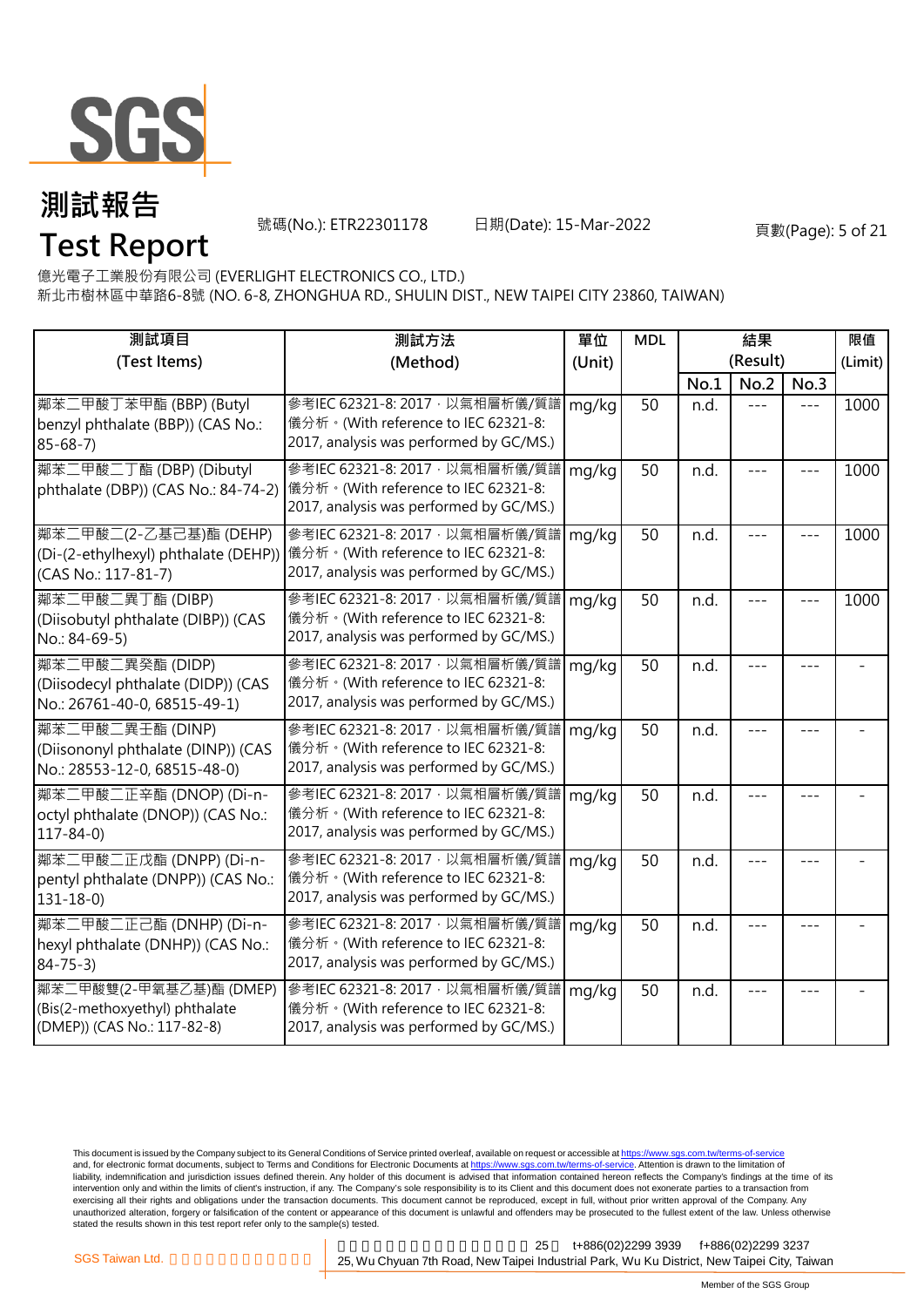

號碼(No.): ETR22301178 日期(Date): 15-Mar-2022 頁數(Page): 6 of 21

億光電子工業股份有限公司 (EVERLIGHT ELECTRONICS CO., LTD.)

新北市樹林區中華路6-8號 (NO. 6-8, ZHONGHUA RD., SHULIN DIST., NEW TAIPEI CITY 23860, TAIWAN)

| 測試項目                                                                                                                                                                                                                                                                                                        | 測試方法                                                                                                                      | 單位     | <b>MDL</b>     | 結果   |          |       | 限值      |
|-------------------------------------------------------------------------------------------------------------------------------------------------------------------------------------------------------------------------------------------------------------------------------------------------------------|---------------------------------------------------------------------------------------------------------------------------|--------|----------------|------|----------|-------|---------|
| (Test Items)                                                                                                                                                                                                                                                                                                | (Method)                                                                                                                  | (Unit) |                |      | (Result) |       | (Limit) |
|                                                                                                                                                                                                                                                                                                             |                                                                                                                           |        |                | No.1 | No.2     | No.3  |         |
| 六溴環十二烷及所有主要被辨別出的異構物<br>(HBCDD) ( $\alpha$ - HBCDD, $\beta$ - HBCDD, γ-<br>HBCDD) (Hexabromocyclododecane<br>(HBCDD) and all major diastereoisomers<br>identified ( $\alpha$ - HBCDD, $\beta$ - HBCDD, $\gamma$ -<br>HBCDD)) (CAS No.: 25637-99-4, 3194-<br>55-6 (134237-51-7, 134237-50-6,<br>134237-52-8)) | 參考IEC 62321: 2008, 以氣相層析儀/質譜儀<br>分析 · (With reference to IEC 62321: 2008,<br>analysis was performed by GC/MS.)            | mg/kg  | $\overline{5}$ | n.d. |          |       |         |
| 氟 (F) (Fluorine (F)) (CAS No.: 14762-<br>$94-8$                                                                                                                                                                                                                                                             | 參考BS EN 14582: 2016, 以離子層析儀分<br>析 · (With reference to BS EN 14582: 2016,<br>analysis was performed by IC.)               | mg/kg  | 50             | n.d. |          |       |         |
| 氯(Cl) (Chlorine (Cl)) (CAS No.:<br>22537-15-1)                                                                                                                                                                                                                                                              | 參考BS EN 14582: 2016 · 以離子層析儀分<br>析 · (With reference to BS EN 14582: 2016,<br>analysis was performed by IC.)              | mg/kg  | 50             | 123  |          |       |         |
| 溴 (Br) (Bromine (Br)) (CAS No.:<br>$10097 - 32 - 2$                                                                                                                                                                                                                                                         | 參考BS EN 14582: 2016 · 以離子層析儀分<br>析 · (With reference to BS EN 14582: 2016,<br>analysis was performed by IC.)              | mg/kg  | 50             | 9620 |          |       |         |
| 碘 (I) (Iodine (I)) (CAS No.: 14362-<br>$44-8$                                                                                                                                                                                                                                                               | 參考BS EN 14582: 2016 · 以離子層析儀分<br>析 · (With reference to BS EN 14582: 2016,<br>analysis was performed by IC.)              | mg/kg  | 50             | n.d. |          |       |         |
| 全氟辛烷磺酸及其鹽類 (PFOS and its<br>salts) (CAS No.: 1763-23-1 and its<br>salts)                                                                                                                                                                                                                                    | 參考CEN/TS 15968: 2010, 以液相層析串聯<br>質譜儀分析。(With reference to CEN/TS<br>15968: 2010, analysis was performed by<br>LC/MS/MS.)  | mg/kg  | 0.01           | n.d. |          | $---$ |         |
| 全氟辛酸及其鹽類 (PFOA and its<br>salts) (CAS No.: 335-67-1 and its<br>salts)                                                                                                                                                                                                                                       | 參考CEN/TS 15968: 2010 · 以液相層析串聯<br>質譜儀分析。(With reference to CEN/TS<br>15968: 2010, analysis was performed by<br>LC/MS/MS.) | mg/kg  | 0.01           | n.d. |          |       |         |
| 鈹 (Be) (Beryllium (Be)) (CAS No.:<br>7440-41-7)                                                                                                                                                                                                                                                             | 參考US EPA 3052: 1996, 以感應耦合電漿發<br>射光譜儀分析。(With reference to US EPA<br>3052: 1996, analysis was performed by<br>ICP-OES.)   | mg/kg  | $\overline{2}$ | n.d. |          | ---   |         |

This document is issued by the Company subject to its General Conditions of Service printed overleaf, available on request or accessible at <u>https://www.sgs.com.tw/terms-of-service</u><br>and, for electronic format documents, su liability, indemnification and jurisdiction issues defined therein. Any holder of this document is advised that information contained hereon reflects the Company's findings at the time of its intervention only and within the limits of client's instruction, if any. The Company's sole responsibility is to its Client and this document does not exonerate parties to a transaction from exercising all their rights and obligations under the transaction documents. This document cannot be reproduced, except in full, without prior written approval of the Company. Any<br>unauthorized alteration, forgery or falsif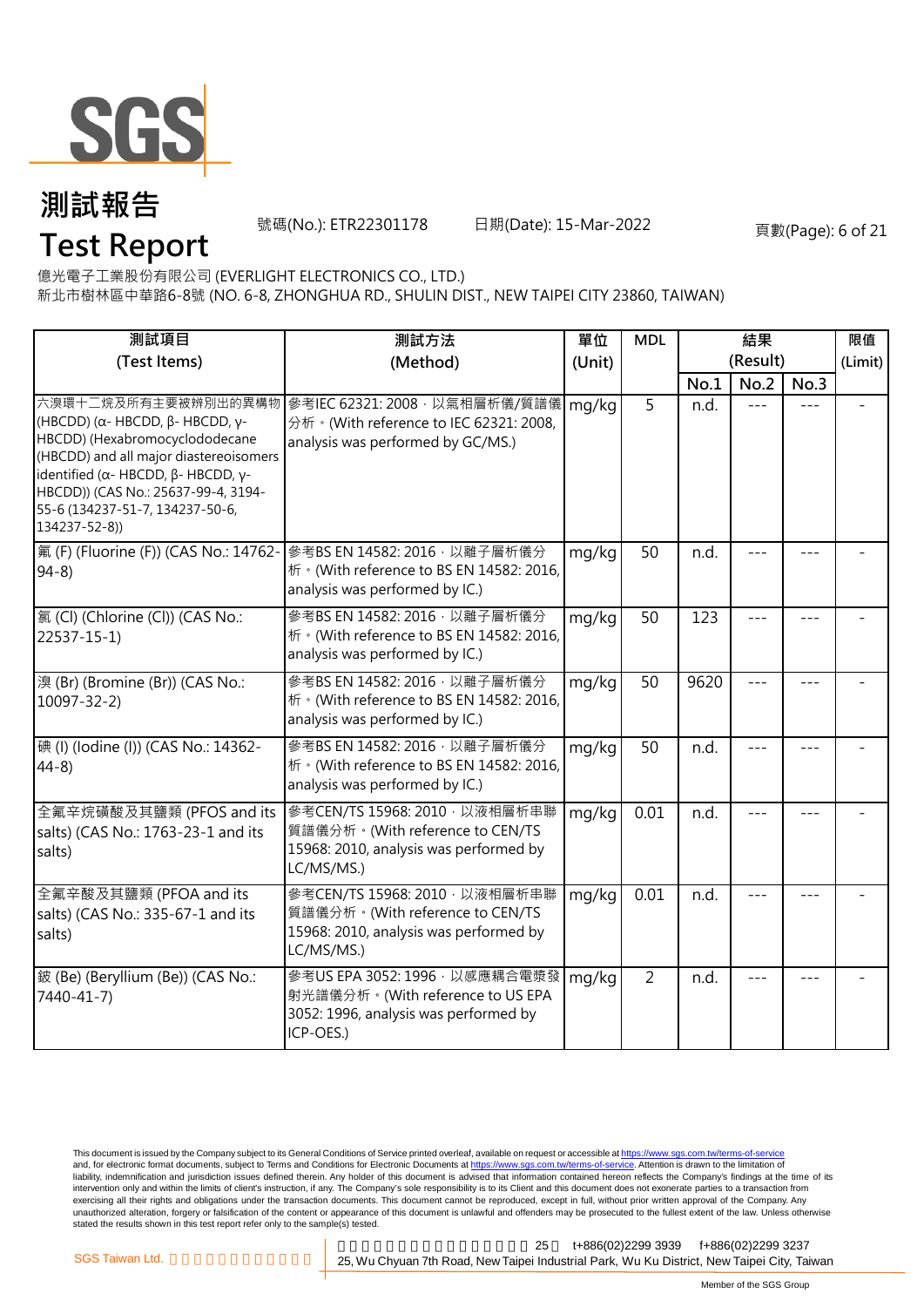

號碼(No.): ETR22301178 日期(Date): 15-Mar-2022 頁數(Page): 7 of 21

億光電子工業股份有限公司 (EVERLIGHT ELECTRONICS CO., LTD.)

新北市樹林區中華路6-8號 (NO. 6-8, ZHONGHUA RD., SHULIN DIST., NEW TAIPEI CITY 23860, TAIWAN)

| 測試項目<br>(Test Items)                                  | 單位<br>測試方法<br>(Method)<br>(Unit)                                                      |       | <b>MDL</b>       |      | 結果<br>(Result) |       | 限值<br>(Limit) |
|-------------------------------------------------------|---------------------------------------------------------------------------------------|-------|------------------|------|----------------|-------|---------------|
|                                                       |                                                                                       |       |                  | No.1 | No.2           | No.3  |               |
| 多環芳香烴 (Polycyclic Aromatic<br>Hydrocarbons) (PAHs)    |                                                                                       |       |                  |      |                |       |               |
| 苯駢(a)芘 (Benzo[a]pyrene) (CAS No.:<br>$50 - 32 - 8$    |                                                                                       | mg/kg | 0.2              | n.d. | $---$          | $---$ | Δ             |
| 苯駢(e)芘 (Benzo[e]pyrene) (CAS No.:<br>$192 - 97 - 2$   |                                                                                       | mg/kg | 0.2              | n.d. | $---$          | $---$ | Δ             |
| 苯駢蒽 (Benzo[a]anthracene) (CAS<br>No.: 56-55-3)        |                                                                                       | mg/kg | 0.2              | n.d. | $---$          | $---$ | Δ             |
| 苯(b)苯駢芴 (Benzo[b]fluoranthene)<br>(CAS No.: 205-99-2) |                                                                                       | mg/kg | 0.2              | n.d. | $---$          | $---$ | Δ             |
| 苯(j)苯駢芴 (Benzo[j]fluoranthene)<br>(CAS No.: 205-82-3) |                                                                                       | mg/kg | 0.2              | n.d. | $---$          | $---$ | Δ             |
| 苯(k)苯駢芴 (Benzo[k]fluoranthene)<br>(CAS No.: 207-08-9) |                                                                                       | mg/kg | $\overline{0.2}$ | n.d. | $---$          | $---$ | Δ             |
| 蔰 (Chrysene) (CAS No.: 218-01-9)                      | 參考AfPS GS 2019:01 PAK,以氣相層析儀/                                                         | mg/kg | 0.2              | n.d. | $- - -$        |       | Δ             |
| 二苯駢蒽 (Dibenzo[a,h]anthracene)<br>(CAS No.: 53-70-3)   | 質譜儀分析。(With reference to AfPS GS<br>2019:01 PAK, analysis was performed by<br>GC/MS.) | mg/kg | 0.2              | n.d. | $---$          | $---$ | Δ             |
| 苯駢苙 (Benzo[q,h,i]perylene) (CAS<br>No.: 191-24-2)     |                                                                                       | mg/kg | 0.2              | n.d. | $---$          | $---$ | Δ             |
| 茚酮芘 (Indeno[1,2,3-c,d]pyrene) (CAS<br>No.: 193-39-5)  |                                                                                       | mg/kg | 0.2              | n.d. | $---$          | $---$ | Δ             |
| 蒽 (Anthracene) (CAS No.: 120-12-7)                    |                                                                                       | mg/kg | 0.2              | n.d. | $- - -$        | $---$ | Δ             |
| 苯駢芴 (Fluoranthene) (CAS No.: 206-<br>$44-0)$          |                                                                                       | mg/kg | 0.2              | n.d. | $- - -$        | $---$ | Δ             |
| 菲 (Phenanthrene) (CAS No.: 85-01-8)                   |                                                                                       | mg/kg | 0.2              | n.d. | $---$          |       | Δ             |
| 芘 (Pyrene) (CAS No.: 129-00-0)                        |                                                                                       | mg/kg | 0.2              | n.d. | $---$          | $---$ | Δ             |
| 萘 (Naphthalene) (CAS No.: 91-20-3)                    |                                                                                       | mg/kg | 0.2              | n.d. | $---$          | $---$ | Δ             |
| 多環芳香烴15項總和 (Sum of 15<br>PAHs)                        |                                                                                       | mg/kg |                  | n.d. | $---$          | $---$ | Δ             |

This document is issued by the Company subject to its General Conditions of Service printed overleaf, available on request or accessible at <u>https://www.sgs.com.tw/terms-of-service</u><br>and, for electronic format documents, su liability, indemnification and jurisdiction issues defined therein. Any holder of this document is advised that information contained hereon reflects the Company's findings at the time of its intervention only and within the limits of client's instruction, if any. The Company's sole responsibility is to its Client and this document does not exonerate parties to a transaction from exercising all their rights and obligations under the transaction documents. This document cannot be reproduced, except in full, without prior written approval of the Company. Any<br>unauthorized alteration, forgery or falsif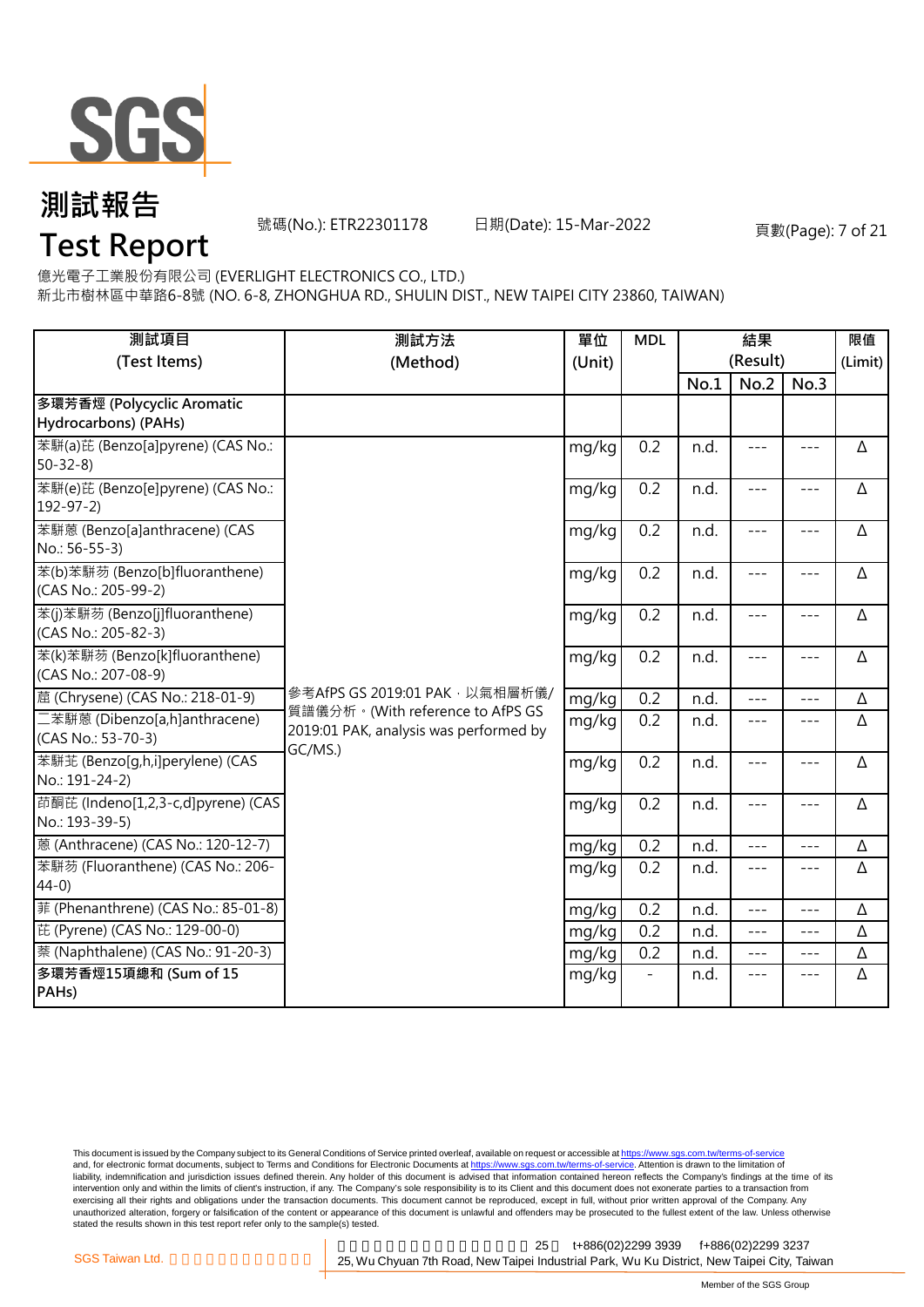

號碼(No.): ETR22301178 日期(Date): 15-Mar-2022 頁數(Page): 8 of 21

億光電子工業股份有限公司 (EVERLIGHT ELECTRONICS CO., LTD.)

新北市樹林區中華路6-8號 (NO. 6-8, ZHONGHUA RD., SHULIN DIST., NEW TAIPEI CITY 23860, TAIWAN)

| 測試項目<br>(Test Items)                                 | 測試方法<br>(Method)                                                                                                           | 單位<br>(Unit) | <b>MDL</b> | 結果<br>(Result)<br>No.4 | 限值<br>(Limit) |
|------------------------------------------------------|----------------------------------------------------------------------------------------------------------------------------|--------------|------------|------------------------|---------------|
| 鈹 (Be) (Beryllium (Be)) (CAS No.:<br>$7440 - 41 - 7$ | 參考US EPA 3050B: 1996 · 以感應耦合電漿<br>發射光譜儀分析。(With reference to US<br>EPA 3050B: 1996, analysis was performed<br>by ICP-OES.) | mg/kg        |            | n.d.                   |               |

**備註(Note):**

- 1. mg/kg = ppm;0.1wt% = 1000ppm
- 2. MDL = Method Detection Limit (方法偵測極限值)
- 3. n.d. = Not Detected (未檢出) ; 小於MDL / Less than MDL
- 4. "-" = Not Regulated (無規格值)
- 5. "---" = Not Conducted (未測試項目)

6.  $(#2) =$ 

a. 當六價鉻結果大於0.13 µg/cm<sup>2,</sup> 表示樣品表層含有六價鉻. / The sample is positive for Cr(VI) if the Cr(VI) concentration is greater than 0.13 µg/cm<sup>2</sup>. The sample coating is considered to contain Cr(VI). b. 當六價鉻結果為n.d. (濃度小於0.10 μg/cm<sup>2</sup>), 表示表層不含六價鉻. / The sample is negative for Cr(VI) if Cr(VI) is n.d. (concentration less than 0.10 µg/cm<sup>2</sup>). The coating is considered a non-Cr(VI) based coating c. 當六價鉻結果介於 0.10 及 0.13 µg/cm<sup>2</sup> 時, 無法確定塗層是否含有六價鉻. / The result between 0.10 µg/cm<sup>2</sup> and 0.13 µg/cm² is considered to be inconclusive - unavoidable coating variations may influence the determination.

7. 符合性結果之判定係以測試結果與限值做比較。(The statement of compliance conformity is based on comparison of testing results and limits.)

This document is issued by the Company subject to its General Conditions of Service printed overleaf, available on request or accessible at https://www.sgs.com.tw/terms-of-service and, for electronic format documents, subject to Terms and Conditions for Electronic Documents at https://www.sgs.com.tw/terms-of-service. Attention is drawn to the limitation of liability, indemnification and jurisdiction issues defined therein. Any holder of this document is advised that information contained hereon reflects the Company's findings at the time of its intervention only and within the limits of client's instruction, if any. The Company's sole responsibility is to its Client and this document does not exonerate parties to a transaction from exercising all their rights and obligations under the transaction documents. This document cannot be reproduced, except in full, without prior written approval of the Company. Any<br>unauthorized alteration, forgery or falsif stated the results shown in this test report refer only to the sample(s) tested.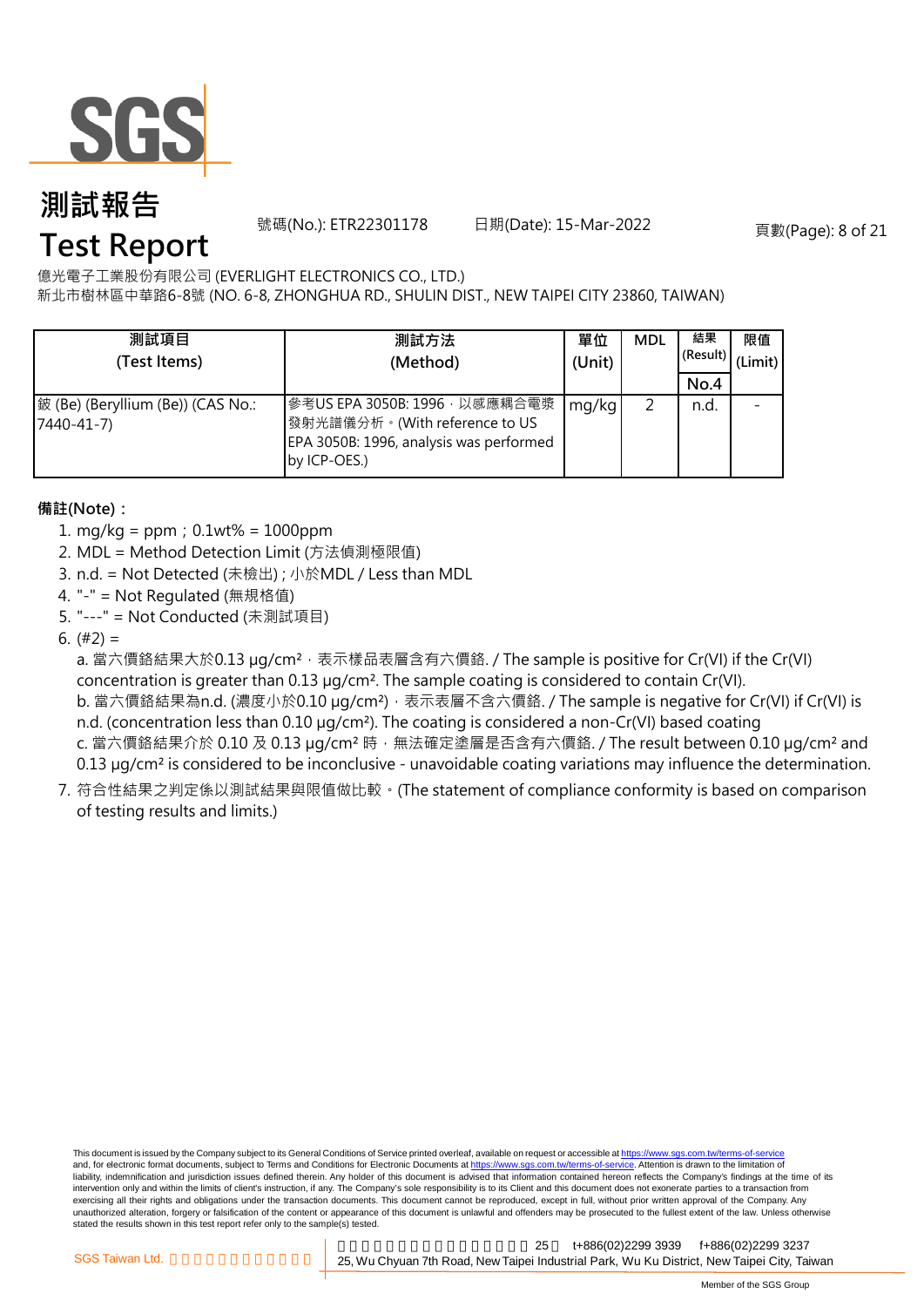

號碼(No.): ETR22301178 日期(Date): 15-Mar-2022 頁數(Page): 9 of 21

億光電子工業股份有限公司 (EVERLIGHT ELECTRONICS CO., LTD.)

新北市樹林區中華路6-8號 (NO. 6-8, ZHONGHUA RD., SHULIN DIST., NEW TAIPEI CITY 23860, TAIWAN)

#### **Remark:**

#### Δ **德國產品安全委員會(AfPS): GS PAHs 要求**

#### **AfPS (German commission for Product Safety): GS PAHs requirements**

|                                 | 第1類(Category 1)                                                                                                                                                                                                                   | 第 2 類(Category 2)                                                                                                                                                    |                | 第 3 類(Category 3)                                                                                                                                                                                                   |                |  |  |
|---------------------------------|-----------------------------------------------------------------------------------------------------------------------------------------------------------------------------------------------------------------------------------|----------------------------------------------------------------------------------------------------------------------------------------------------------------------|----------------|---------------------------------------------------------------------------------------------------------------------------------------------------------------------------------------------------------------------|----------------|--|--|
| 項目<br>(Parameter)               | 意圖放入口中的材料或者長時間接 不屬於第 1 類的材料 · 並意圖或可預<br>觸皮膚(超過30秒)的<br>2009/48/EC 定義的玩具材料和 3<br>歲以下兒童使用的產品(Materials<br>intended to be placed in the<br>mouth, or materials in toys<br>(Directive 2009/48/EC) or<br>articles for children up to 3 | 見與皮膚接觸逾 30 秒(長期皮膚接觸)<br>或重複的短時間接觸(Materials that<br>are not in Category 1, with<br>skin contact (> 30 seconds) or<br>short-term repetitive contact with<br>the skin) |                | 不屬於第1類或第2類的材料,並意<br>圖或可預見與皮膚接觸不超過 30 秒<br>(短期皮膚接觸)(Materials not<br>covered by Category 1 or 2, with<br>intended or foreseeable long-term intended or foreseeable short-<br>term skin contact ( $\leq$ 30 seconds)) |                |  |  |
|                                 | years of age with intended<br>long-term skin contact (> 30<br>seconds))                                                                                                                                                           | a.<br>用的產品(Use by<br>children under 14) products)                                                                                                                    | b.<br>consumer | a.<br>供 14 歳以下兒童使 其它產品(Other 供 14 歳以下兒童使 其它產品(Other<br>用的產品(Use by<br>children under 14) products)                                                                                                                  | b.<br>consumer |  |  |
| Naphthalene                     | $\leq 1$                                                                                                                                                                                                                          | $\leq$ 2                                                                                                                                                             |                | < 10                                                                                                                                                                                                                |                |  |  |
| Phenanthrene                    |                                                                                                                                                                                                                                   |                                                                                                                                                                      |                |                                                                                                                                                                                                                     |                |  |  |
| Anthracene                      | $< 1$ Sum                                                                                                                                                                                                                         | $< 5$ Sum                                                                                                                                                            | $< 10$ Sum     | $< 20$ Sum                                                                                                                                                                                                          | $< 50$ Sum     |  |  |
| Fluoranthene                    |                                                                                                                                                                                                                                   |                                                                                                                                                                      |                |                                                                                                                                                                                                                     |                |  |  |
| Pyrene                          |                                                                                                                                                                                                                                   |                                                                                                                                                                      |                |                                                                                                                                                                                                                     |                |  |  |
| Benzo[a]anthracene              | < 0.2                                                                                                                                                                                                                             | < 0.2                                                                                                                                                                | < 0.5          | ${}< 0.5$                                                                                                                                                                                                           | $\leq 1$       |  |  |
| Chrysene                        | < 0.2                                                                                                                                                                                                                             | < 0.2                                                                                                                                                                | < 0.5          | ${}< 0.5$                                                                                                                                                                                                           | $\leq 1$       |  |  |
| Benzo[b]fluoranthene            | < 0.2                                                                                                                                                                                                                             | < 0.2                                                                                                                                                                | < 0.5          | ${}< 0.5$                                                                                                                                                                                                           | $\leq 1$       |  |  |
| Benzo[j]fluoranthene            | < 0.2                                                                                                                                                                                                                             | < 0.2                                                                                                                                                                | < 0.5          | < 0.5                                                                                                                                                                                                               | $\leq 1$       |  |  |
| Benzo[k]fluoranthene            | < 0.2                                                                                                                                                                                                                             | < 0.2                                                                                                                                                                | < 0.5          | < 0.5                                                                                                                                                                                                               | $\leq 1$       |  |  |
| Benzo[a]pyrene                  | < 0.2                                                                                                                                                                                                                             | < 0.2                                                                                                                                                                | < 0.5          | < 0.5                                                                                                                                                                                                               | $\leq 1$       |  |  |
| Benzo[e]pyrene                  | < 0.2                                                                                                                                                                                                                             | ${}< 0.2$                                                                                                                                                            | ${}< 0.5$      | < 0.5                                                                                                                                                                                                               | < 1            |  |  |
| Indeno[1,2,3-c,d] pyrene        | ${}< 0.2$                                                                                                                                                                                                                         | < 0.2                                                                                                                                                                | < 0.5          | ~< 0.5                                                                                                                                                                                                              | $\leq 1$       |  |  |
| Dibenzo[a,h]anthracene          | < 0.2                                                                                                                                                                                                                             | < 0.2                                                                                                                                                                | < 0.5          | < 0.5                                                                                                                                                                                                               | $\leq 1$       |  |  |
| Benzo[g,h,i]perylene            | < 0.2                                                                                                                                                                                                                             | ${}< 0.2$                                                                                                                                                            | < 0.5          | < 0.5                                                                                                                                                                                                               | $\leq 1$       |  |  |
| 15 項 PAH 總濃度<br>(Sum of 15 PAH) | $\leq 1$                                                                                                                                                                                                                          | < 5                                                                                                                                                                  | < 10           | < 20                                                                                                                                                                                                                | < 50           |  |  |

單位(Unit):mg/kg

This document is issued by the Company subject to its General Conditions of Service printed overleaf, available on request or accessible at <u>https://www.sgs.com.tw/terms-of-service</u><br>and, for electronic format documents, su liability, indemnification and jurisdiction issues defined therein. Any holder of this document is advised that information contained hereon reflects the Company's findings at the time of its intervention only and within the limits of client's instruction, if any. The Company's sole responsibility is to its Client and this document does not exonerate parties to a transaction from exercising all their rights and obligations under the transaction documents. This document cannot be reproduced, except in full, without prior written approval of the Company. Any<br>unauthorized alteration, forgery or falsif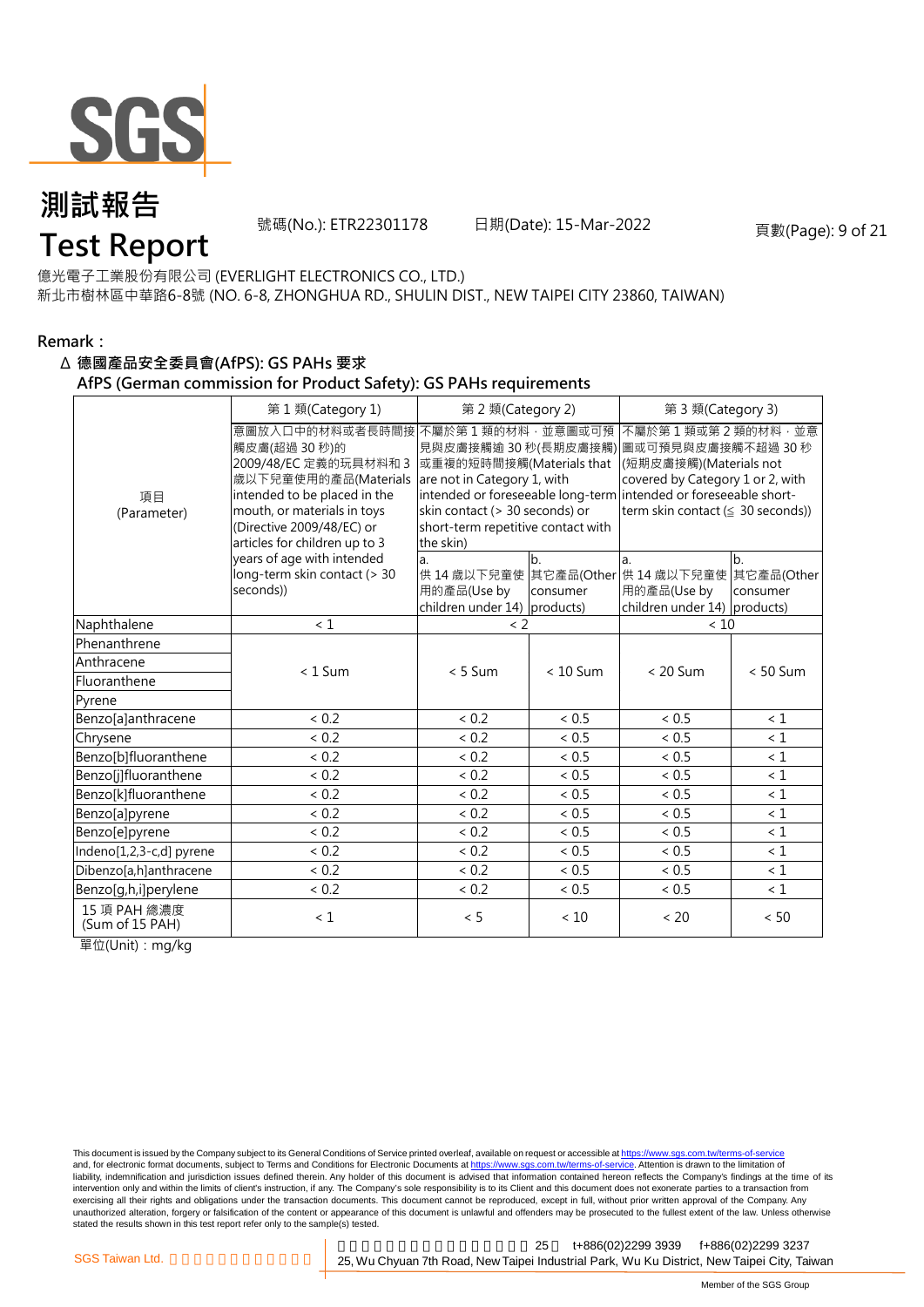

號碼(No.): ETR22301178 日期(Date): 15-Mar-2022 頁數(Page): 10 of 21

億光電子工業股份有限公司 (EVERLIGHT ELECTRONICS CO., LTD.) 新北市樹林區中華路6-8號 (NO. 6-8, ZHONGHUA RD., SHULIN DIST., NEW TAIPEI CITY 23860, TAIWAN)

### **重金屬流程圖 / Analytical flow chart of Heavy Metal**

根據以下的流程圖之條件,樣品已完全溶解。(六價鉻測試方法除外)

These samples were dissolved totally by pre-conditioning method according to below flow chart.

(Cr6+ test method excluded)



This document is issued by the Company subject to its General Conditions of Service printed overleaf, available on request or accessible at https://www.sgs.com.tw/terms-of-service and, for electronic format documents, subject to Terms and Conditions for Electronic Documents at https://www.sgs.com.tw/terms-of-service. Attention is drawn to the limitation of liability, indemnification and jurisdiction issues defined therein. Any holder of this document is advised that information contained hereon reflects the Company's findings at the time of its intervention only and within the limits of client's instruction, if any. The Company's sole responsibility is to its Client and this document does not exonerate parties to a transaction from exercising all their rights and obligations under the transaction documents. This document cannot be reproduced, except in full, without prior written approval of the Company. Any<br>unauthorized alteration, forgery or falsif stated the results shown in this test report refer only to the sample(s) tested.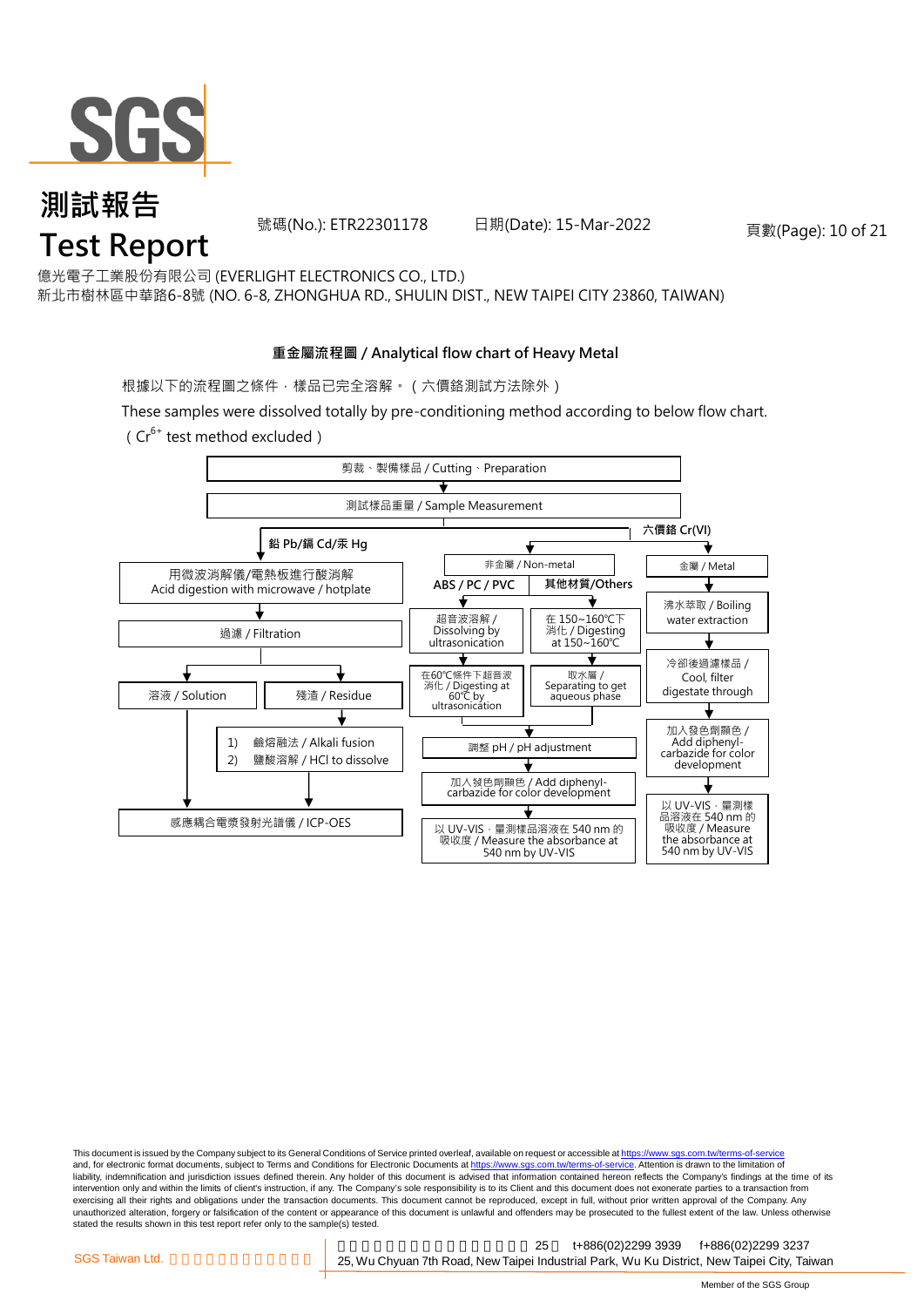

號碼(No.): ETR22301178 日期(Date): 15-Mar-2022 頁數(Page): 11 of 21

億光電子工業股份有限公司 (EVERLIGHT ELECTRONICS CO., LTD.) 新北市樹林區中華路6-8號 (NO. 6-8, ZHONGHUA RD., SHULIN DIST., NEW TAIPEI CITY 23860, TAIWAN)

### **鍍層重金屬測試流程圖 / Flow Chart of Stripping method for metal analysis**

根據以下的流程圖之條件,樣品之外部鍍層已完全溶解。(六價鉻測試方法除外) / The plating layer of samples were dissolved totally by pre-conditioning method according to below flow chart. ( $Cr^{6+}$  test method excluded)



This document is issued by the Company subject to its General Conditions of Service printed overleaf, available on request or accessible at https://www.sgs.com.tw/terms-of-service and, for electronic format documents, subject to Terms and Conditions for Electronic Documents at https://www.sgs.com.tw/terms-of-service. Attention is drawn to the limitation of liability, indemnification and jurisdiction issues defined therein. Any holder of this document is advised that information contained hereon reflects the Company's findings at the time of its intervention only and within the limits of client's instruction, if any. The Company's sole responsibility is to its Client and this document does not exonerate parties to a transaction from exercising all their rights and obligations under the transaction documents. This document cannot be reproduced, except in full, without prior written approval of the Company. Any<br>unauthorized alteration, forgery or falsif stated the results shown in this test report refer only to the sample(s) tested.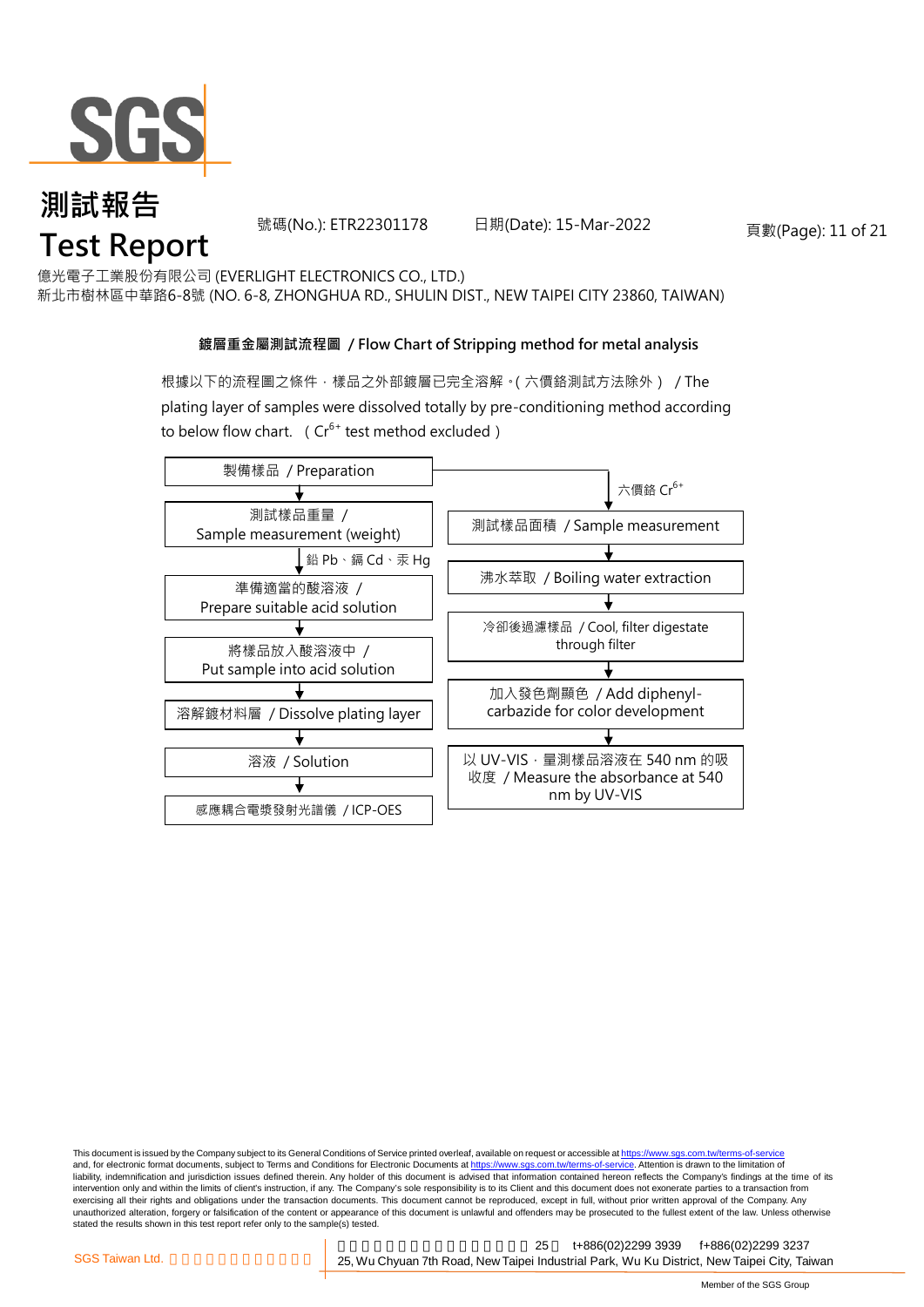

## **測試報告** *ក*<br>Test Report

號碼(No.): ETR22301178 日期(Date): 15-Mar-2022 頁數(Page): 12 of 21

億光電子工業股份有限公司 (EVERLIGHT ELECTRONICS CO., LTD.) 新北市樹林區中華路6-8號 (NO. 6-8, ZHONGHUA RD., SHULIN DIST., NEW TAIPEI CITY 23860, TAIWAN)

#### **多溴聯苯/多溴聯苯醚分析流程圖 / Analytical flow chart - PBBs/PBDEs**



This document is issued by the Company subject to its General Conditions of Service printed overleaf, available on request or accessible at <u>https://www.sgs.com.tw/terms-of-service</u><br>and, for electronic format documents, su liability, indemnification and jurisdiction issues defined therein. Any holder of this document is advised that information contained hereon reflects the Company's findings at the time of its intervention only and within the limits of client's instruction, if any. The Company's sole responsibility is to its Client and this document does not exonerate parties to a transaction from exercising all their rights and obligations under the transaction documents. This document cannot be reproduced, except in full, without prior written approval of the Company. Any<br>unauthorized alteration, forgery or falsif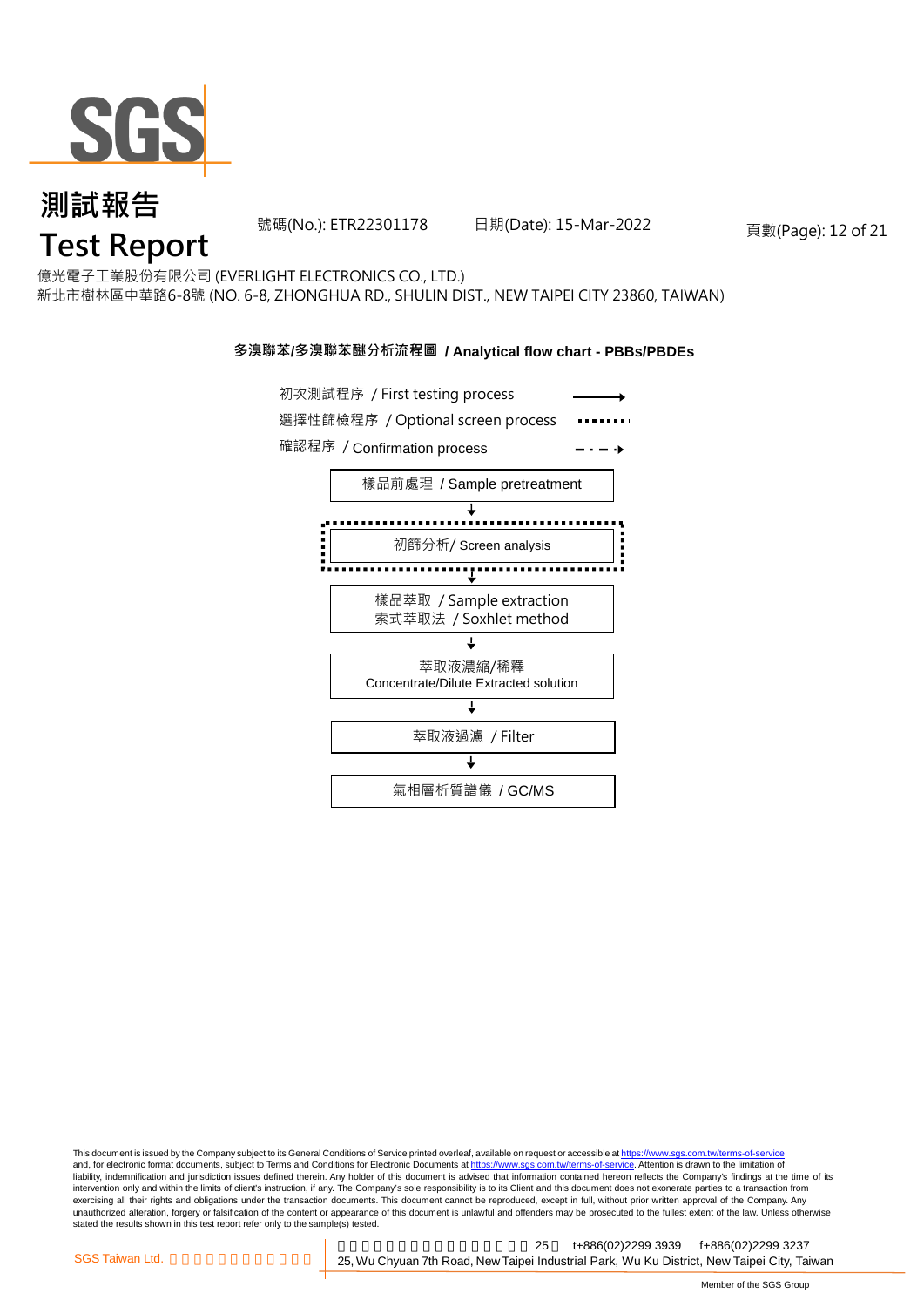

## **測試報告** *ក*<br>Test Report

號碼(No.): ETR22301178 日期(Date): 15-Mar-2022 頁數(Page): 13 of 21

億光電子工業股份有限公司 (EVERLIGHT ELECTRONICS CO., LTD.) 新北市樹林區中華路6-8號 (NO. 6-8, ZHONGHUA RD., SHULIN DIST., NEW TAIPEI CITY 23860, TAIWAN)

#### **可塑劑分析流程圖 / Analytical flow chart - Phthalate**

**【測試方法/Test method: IEC 62321-8】**



This document is issued by the Company subject to its General Conditions of Service printed overleaf, available on request or accessible at <u>https://www.sgs.com.tw/terms-of-service</u><br>and, for electronic format documents, su liability, indemnification and jurisdiction issues defined therein. Any holder of this document is advised that information contained hereon reflects the Company's findings at the time of its intervention only and within the limits of client's instruction, if any. The Company's sole responsibility is to its Client and this document does not exonerate parties to a transaction from exercising all their rights and obligations under the transaction documents. This document cannot be reproduced, except in full, without prior written approval of the Company. Any<br>unauthorized alteration, forgery or falsif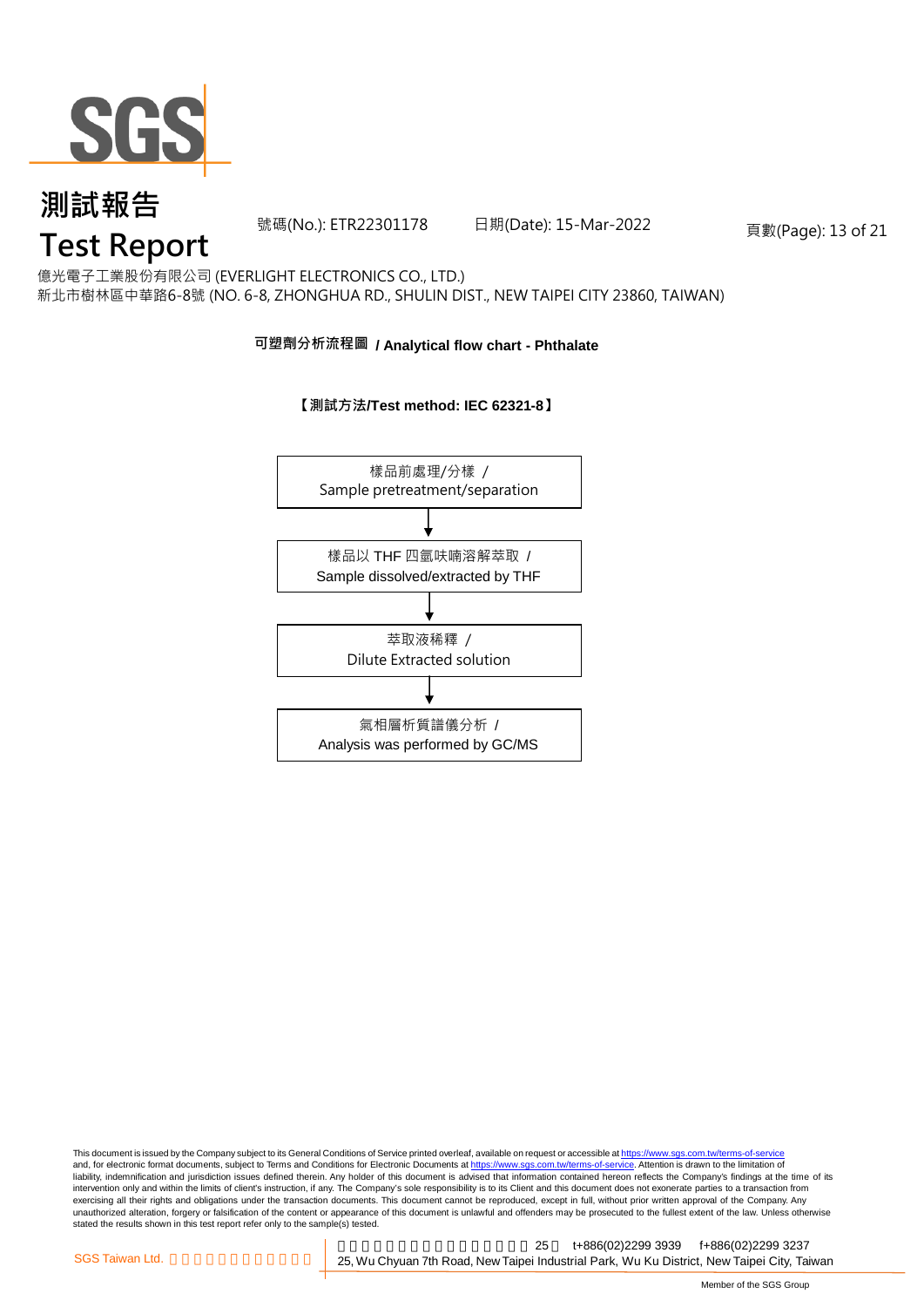

號碼(No.): ETR22301178 日期(Date): 15-Mar-2022 頁數(Page): 14 of 21

億光電子工業股份有限公司 (EVERLIGHT ELECTRONICS CO., LTD.) 新北市樹林區中華路6-8號 (NO. 6-8, ZHONGHUA RD., SHULIN DIST., NEW TAIPEI CITY 23860, TAIWAN)

#### **六溴環十二烷分析流程圖 / Analytical flow chart - HBCDD**



This document is issued by the Company subject to its General Conditions of Service printed overleaf, available on request or accessible at <u>https://www.sgs.com.tw/terms-of-service</u><br>and, for electronic format documents, su liability, indemnification and jurisdiction issues defined therein. Any holder of this document is advised that information contained hereon reflects the Company's findings at the time of its intervention only and within the limits of client's instruction, if any. The Company's sole responsibility is to its Client and this document does not exonerate parties to a transaction from exercising all their rights and obligations under the transaction documents. This document cannot be reproduced, except in full, without prior written approval of the Company. Any<br>unauthorized alteration, forgery or falsif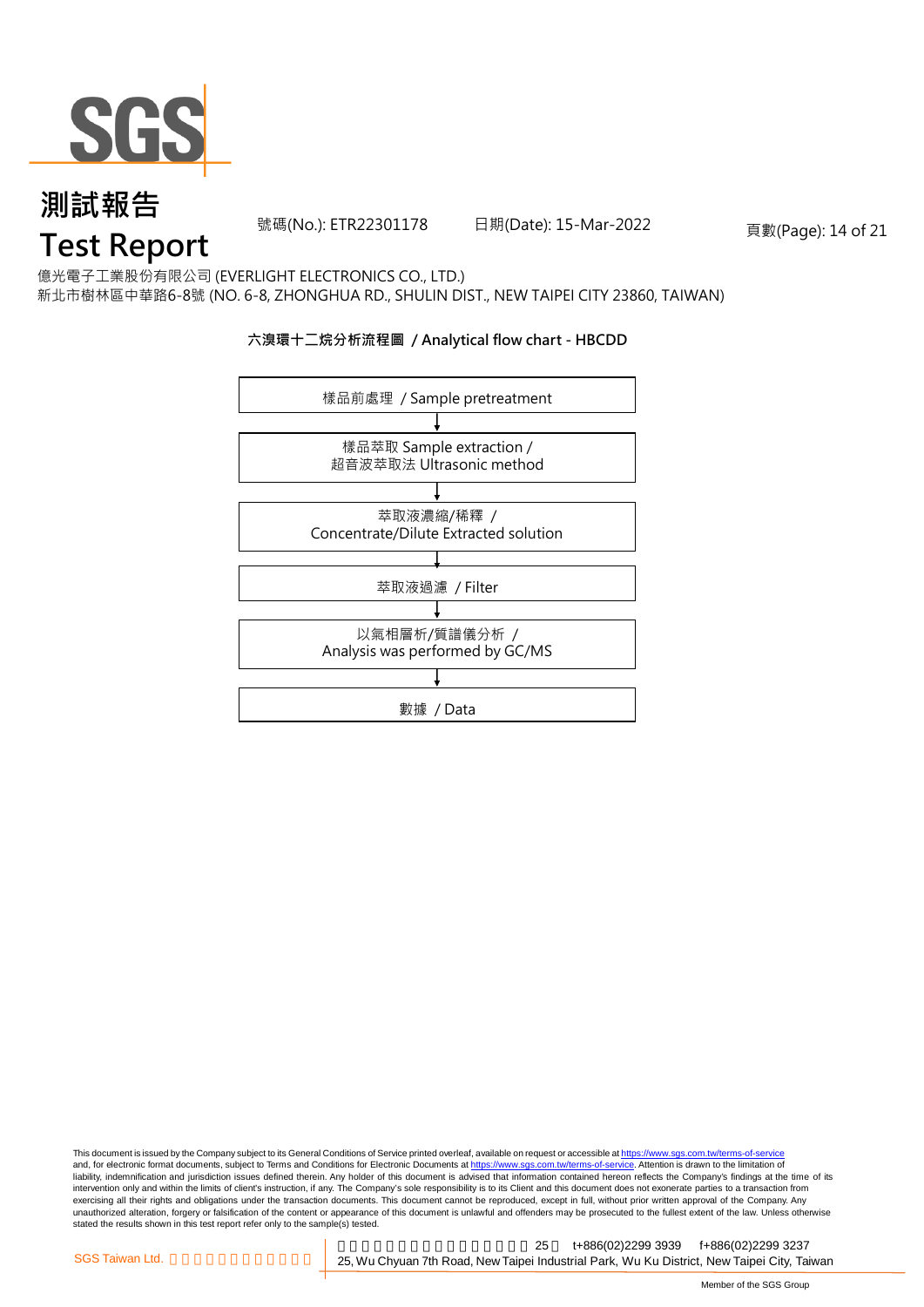

號碼(No.): ETR22301178 日期(Date): 15-Mar-2022 頁數(Page): 15 of 21

億光電子工業股份有限公司 (EVERLIGHT ELECTRONICS CO., LTD.) 新北市樹林區中華路6-8號 (NO. 6-8, ZHONGHUA RD., SHULIN DIST., NEW TAIPEI CITY 23860, TAIWAN)

#### **鹵素分析流程圖 / Analytical flow chart - Halogen**



This document is issued by the Company subject to its General Conditions of Service printed overleaf, available on request or accessible at <u>https://www.sgs.com.tw/terms-of-service</u><br>and, for electronic format documents, su liability, indemnification and jurisdiction issues defined therein. Any holder of this document is advised that information contained hereon reflects the Company's findings at the time of its intervention only and within the limits of client's instruction, if any. The Company's sole responsibility is to its Client and this document does not exonerate parties to a transaction from exercising all their rights and obligations under the transaction documents. This document cannot be reproduced, except in full, without prior written approval of the Company. Any<br>unauthorized alteration, forgery or falsif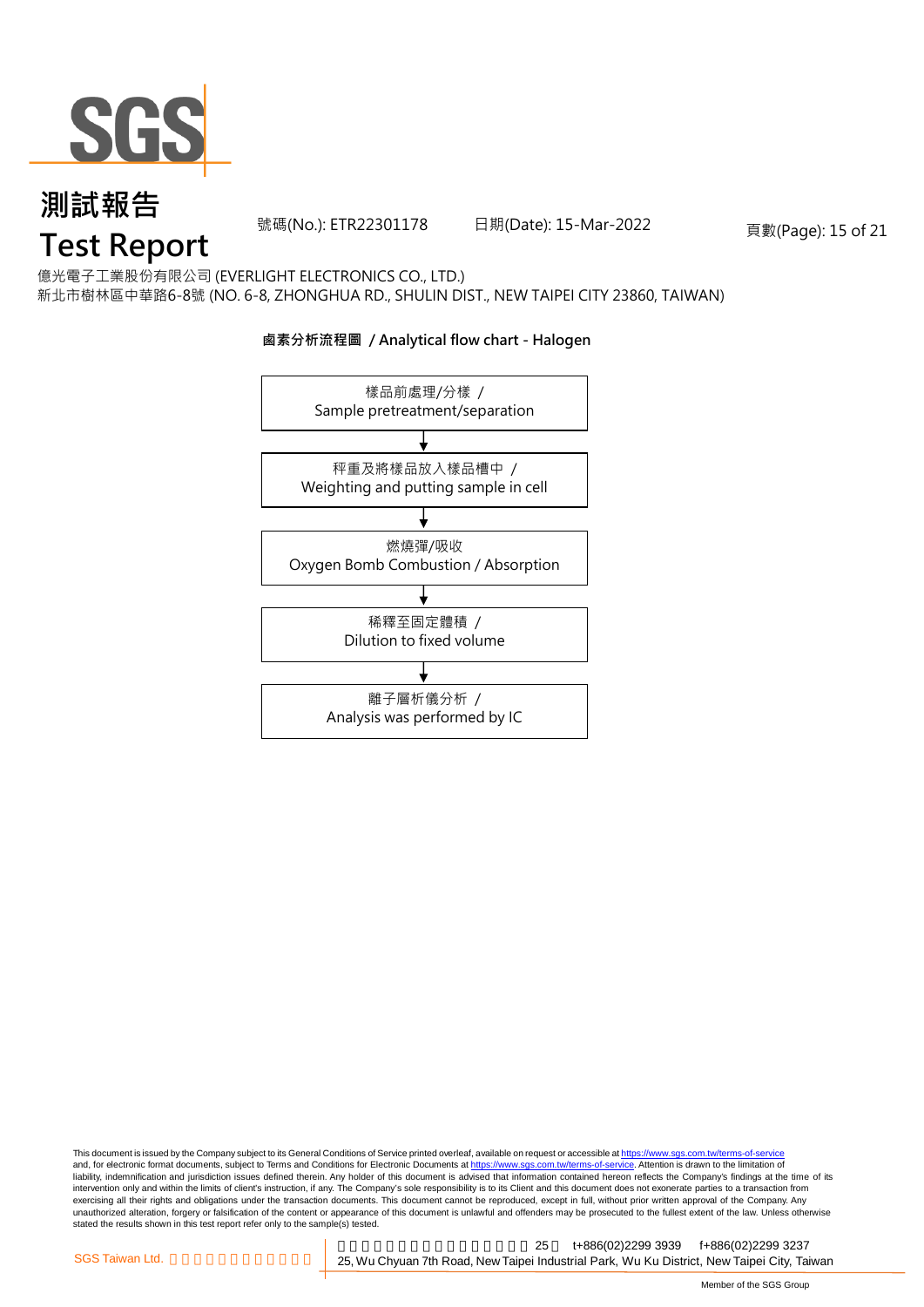

號碼(No.): ETR22301178 日期(Date): 15-Mar-2022 頁數(Page): 16 of 21

億光電子工業股份有限公司 (EVERLIGHT ELECTRONICS CO., LTD.) 新北市樹林區中華路6-8號 (NO. 6-8, ZHONGHUA RD., SHULIN DIST., NEW TAIPEI CITY 23860, TAIWAN)

### **全氟化合物(包含全氟辛酸/全氟辛烷磺酸/其相關化合物等等)分析流程圖 / Analytical flow**

**chart – PFAS (including PFOA/PFOS/its related compound, etc.)**



This document is issued by the Company subject to its General Conditions of Service printed overleaf, available on request or accessible at <u>https://www.sgs.com.tw/terms-of-service</u><br>and, for electronic format documents, su liability, indemnification and jurisdiction issues defined therein. Any holder of this document is advised that information contained hereon reflects the Company's findings at the time of its intervention only and within the limits of client's instruction, if any. The Company's sole responsibility is to its Client and this document does not exonerate parties to a transaction from exercising all their rights and obligations under the transaction documents. This document cannot be reproduced, except in full, without prior written approval of the Company. Any<br>unauthorized alteration, forgery or falsif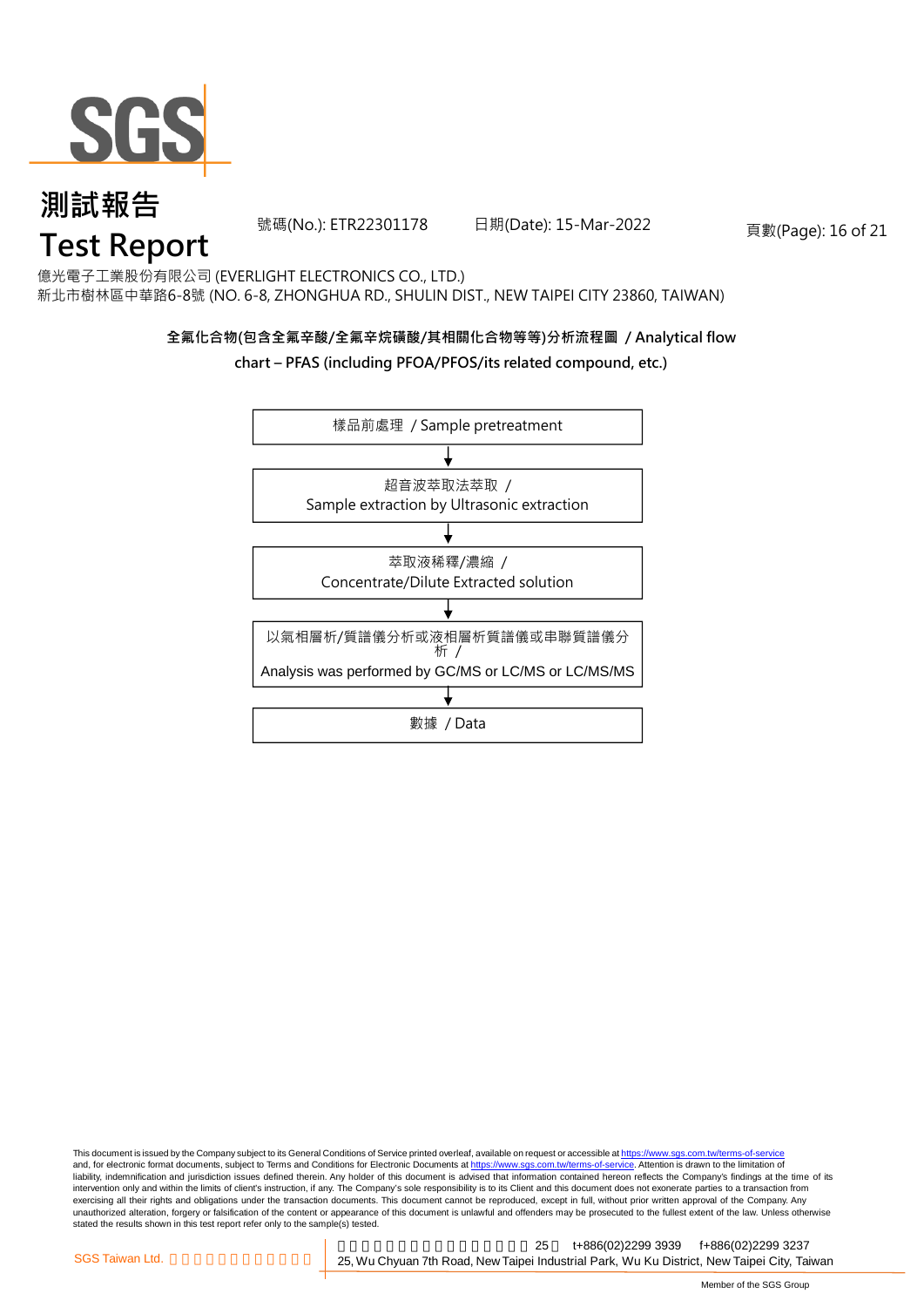

號碼(No.): ETR22301178 日期(Date): 15-Mar-2022 頁數(Page): 17 of 21

億光電子工業股份有限公司 (EVERLIGHT ELECTRONICS CO., LTD.) 新北市樹林區中華路6-8號 (NO. 6-8, ZHONGHUA RD., SHULIN DIST., NEW TAIPEI CITY 23860, TAIWAN)

### **多環芳香烴分析流程圖 /**

#### **Analytical flow chart - PAHs (Polycyclic Aromatic Hydrocarbons)**



This document is issued by the Company subject to its General Conditions of Service printed overleaf, available on request or accessible at <u>https://www.sgs.com.tw/terms-of-service</u><br>and, for electronic format documents, su liability, indemnification and jurisdiction issues defined therein. Any holder of this document is advised that information contained hereon reflects the Company's findings at the time of its intervention only and within the limits of client's instruction, if any. The Company's sole responsibility is to its Client and this document does not exonerate parties to a transaction from exercising all their rights and obligations under the transaction documents. This document cannot be reproduced, except in full, without prior written approval of the Company. Any<br>unauthorized alteration, forgery or falsif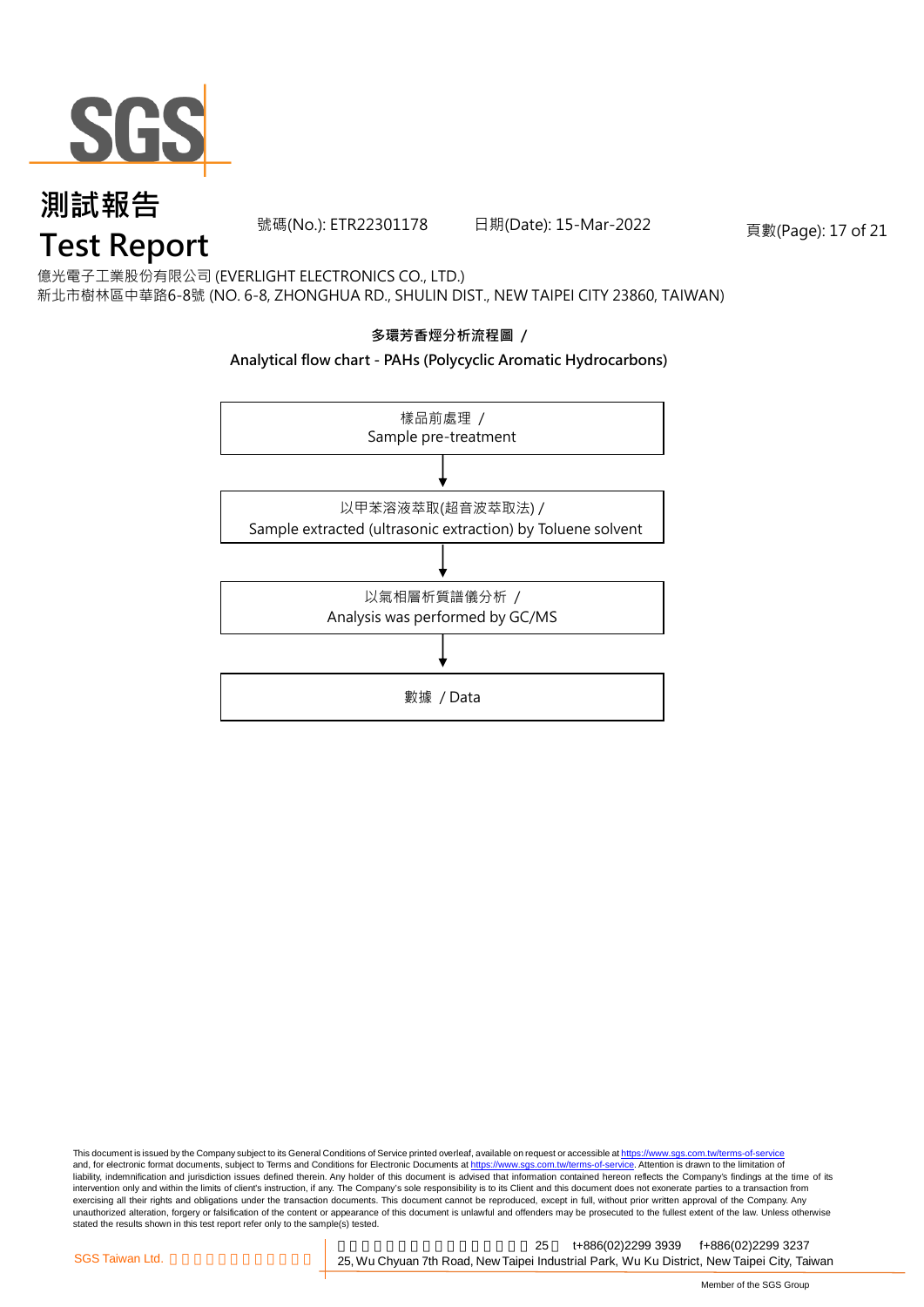

# **測試報告** ਾ<sup>ਨਰ ਸਮਾਜ¤</sup> ਸ<br>Test Report

號碼(No.): ETR22301178 日期(Date): 15-Mar-2022 頁數(Page): 18 of 21

億光電子工業股份有限公司 (EVERLIGHT ELECTRONICS CO., LTD.) 新北市樹林區中華路6-8號 (NO. 6-8, ZHONGHUA RD., SHULIN DIST., NEW TAIPEI CITY 23860, TAIWAN)

### **元素(含重金屬)分析流程圖 / Analytical flow chart of Elements (Heavy metal included)**

根據以下的流程圖之條件,樣品已完全溶解。

These samples were dissolved totally by pre-conditioning method according to below flow chart.

【參考方法/Reference method: US EPA 3051A、US EPA 3052】



\* US EPA 3051A 方法未添加氫氟酸 / US EPA 3051A method does not add HF.

This document is issued by the Company subject to its General Conditions of Service printed overleaf, available on request or accessible at https://www.sgs.com.tw/terms-of-service and, for electronic format documents, subject to Terms and Conditions for Electronic Documents at https://www.sgs.com.tw/terms-of-service. Attention is drawn to the limitation of liability, indemnification and jurisdiction issues defined therein. Any holder of this document is advised that information contained hereon reflects the Company's findings at the time of its intervention only and within the limits of client's instruction, if any. The Company's sole responsibility is to its Client and this document does not exonerate parties to a transaction from exercising all their rights and obligations under the transaction documents. This document cannot be reproduced, except in full, without prior written approval of the Company. Any<br>unauthorized alteration, forgery or falsif stated the results shown in this test report refer only to the sample(s) tested.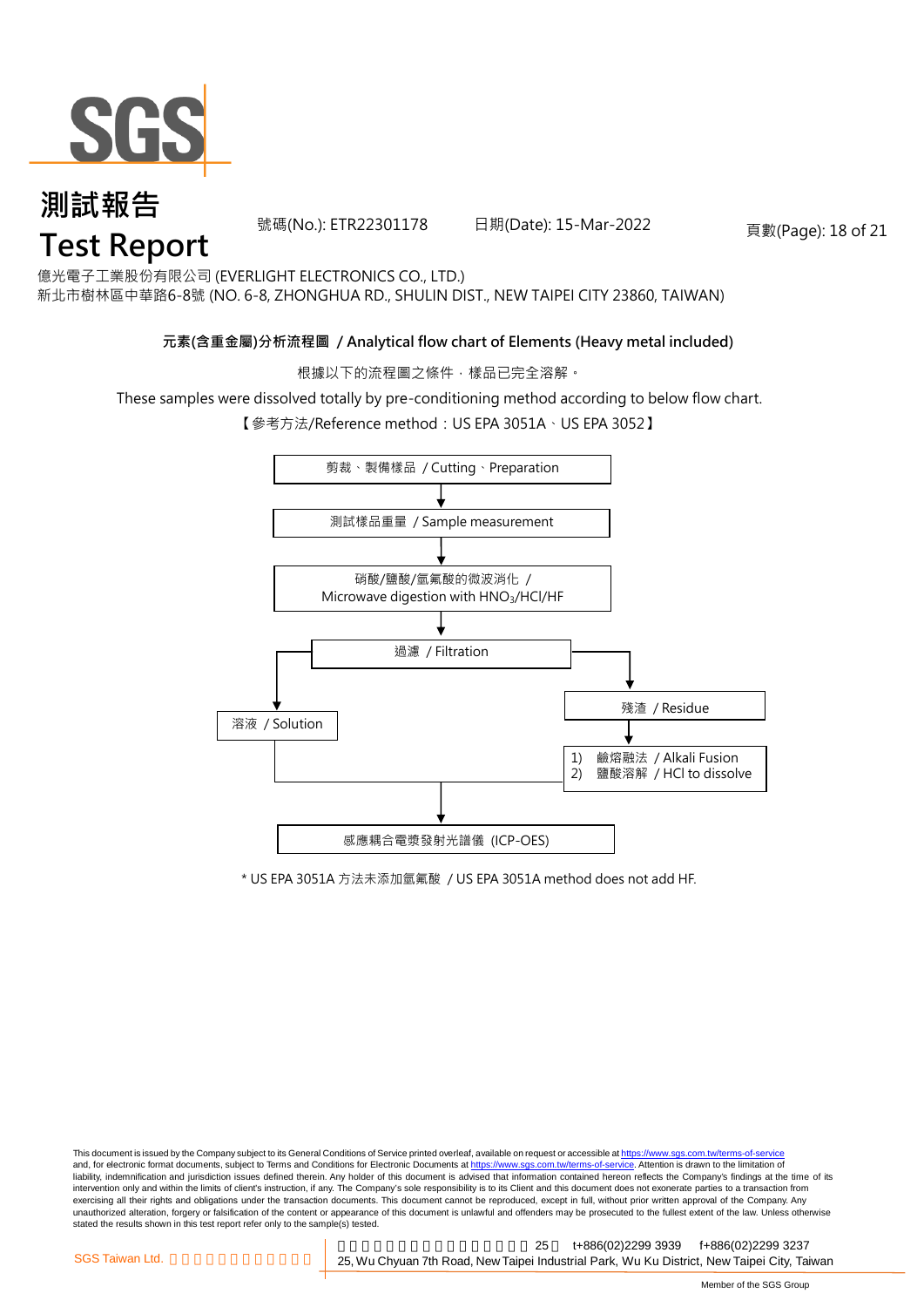

號碼(No.): ETR22301178 日期(Date): 15-Mar-2022 頁數(Page): 19 of 21

億光電子工業股份有限公司 (EVERLIGHT ELECTRONICS CO., LTD.) 新北市樹林區中華路6-8號 (NO. 6-8, ZHONGHUA RD., SHULIN DIST., NEW TAIPEI CITY 23860, TAIWAN)

#### **元素以 ICP-OES 分析的消化流程圖**

#### **(Flow Chart of digestion for the elements analysis performed by ICP-OES)**

根據以下的流程圖之條件,樣品已完全溶解。 / These samples were dissolved totally by pre-conditioning method according to below flow chart.



This document is issued by the Company subject to its General Conditions of Service printed overleaf, available on request or accessible at https://www.sgs.com.tw/terms-of-service and, for electronic format documents, subject to Terms and Conditions for Electronic Documents at https://www.sgs.com.tw/terms-of-service. Attention is drawn to the limitation of liability, indemnification and jurisdiction issues defined therein. Any holder of this document is advised that information contained hereon reflects the Company's findings at the time of its intervention only and within the limits of client's instruction, if any. The Company's sole responsibility is to its Client and this document does not exonerate parties to a transaction from exercising all their rights and obligations under the transaction documents. This document cannot be reproduced, except in full, without prior written approval of the Company. Any<br>unauthorized alteration, forgery or falsif stated the results shown in this test report refer only to the sample(s) tested.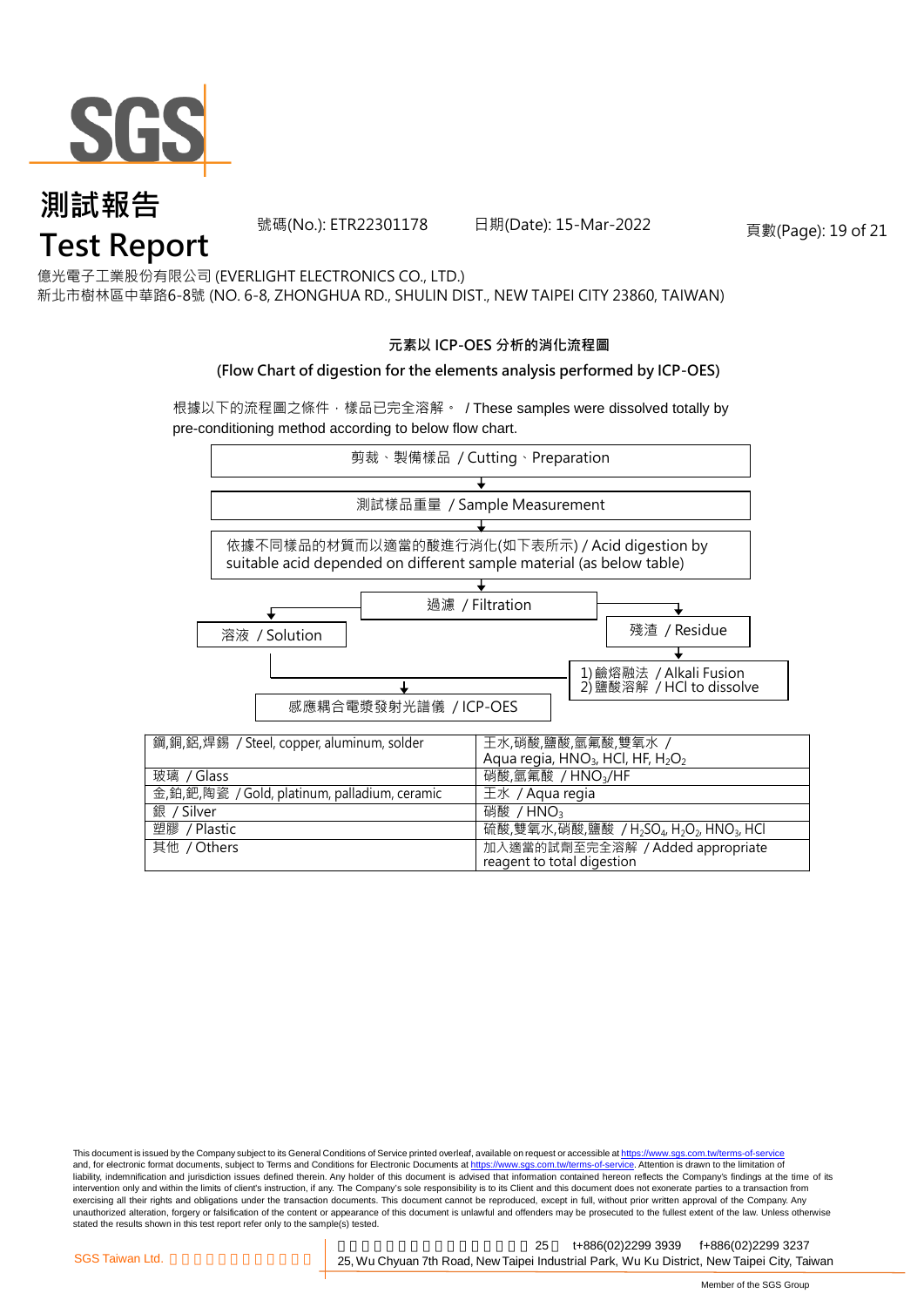

號碼(No.): ETR22301178 日期(Date): 15-Mar-2022 頁數(Page): 20 of 21

億光電子工業股份有限公司 (EVERLIGHT ELECTRONICS CO., LTD.) 新北市樹林區中華路6-8號 (NO. 6-8, ZHONGHUA RD., SHULIN DIST., NEW TAIPEI CITY 23860, TAIWAN)

### **\* 照片中如有箭頭標示,則表示為實際檢測之樣品/部位. \* (The tested sample / part is marked by an arrow if it's shown on the photo.)**





This document is issued by the Company subject to its General Conditions of Service printed overleaf, available on request or accessible at https://www.sgs.com.tw/terms-of-service and, for electronic format documents, subject to Terms and Conditions for Electronic Documents at https://www.sgs.com.tw/terms-of-service. Attention is drawn to the limitation of liability, indemnification and jurisdiction issues defined therein. Any holder of this document is advised that information contained hereon reflects the Company's findings at the time of its intervention only and within the limits of client's instruction, if any. The Company's sole responsibility is to its Client and this document does not exonerate parties to a transaction from exercising all their rights and obligations under the transaction documents. This document cannot be reproduced, except in full, without prior written approval of the Company. Any<br>unauthorized alteration, forgery or falsif